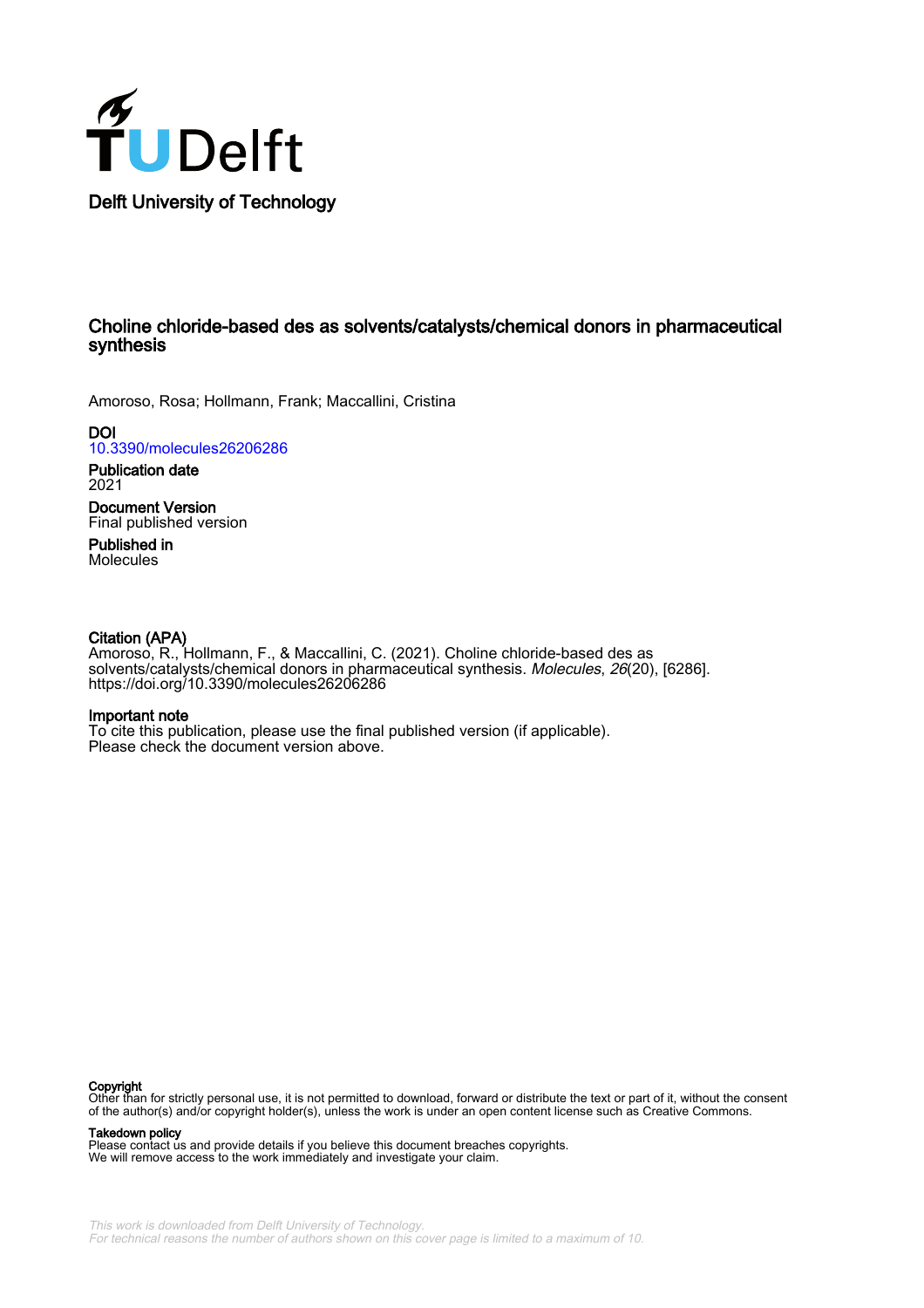

*Review*



# **Choline Chloride-Based DES as Solvents/Catalysts/Chemical Donors in Pharmaceutical Synthesis**

**Rosa Amoroso 1,\* [,](https://orcid.org/0000-0002-8282-8535) Frank Hollmann [2](https://orcid.org/0000-0003-4821-756X) and Cristina Maccallini [1](https://orcid.org/0000-0003-2957-8650)**

- <sup>1</sup> Department of Pharmacy, University of Chieti, Via dei Vestini 31, 66100 Chieti, Italy; cristina.maccallini@unich.it
- <sup>2</sup> Department of Biotechnology, Delft University of Technology, van der Maasweg 9, 2629 HZ Delft, The Netherlands; f.hollmann@tudelft.nl
- **\*** Correspondence: ramoroso@unich.it; Tel.: +39-0871-3554686

**Abstract:** DES are mixtures of two or more compounds, able to form liquids upon mixing, with lower freezing points when compared to the individual constituents (eutectic mixtures). This attitude is due to the specific hydrogen-bond interactions network between the components of the mixture. A notable characteristic of DES is the possibility to develop tailor-made mixtures by changing the components ratios or a limited water dilution, for special applications, making them attractive for pharmaceutical purposes. In this review, we focused our attention on application of ChCl-based DES in the synthesis of pharmaceutical compounds. In this context, these eutectic mixtures can be used as solvents, solvents/catalysts, or as chemical donors and we explored some representative examples in recent literature of such applications.

**Keywords:** NADES; choline chloride; pharmaceuticals; solvent; catalyst



**Citation:** Amoroso, R.; Hollmann, F.; Maccallini, C. Choline Chloride-Based DES as Solvents/Catalysts/ Chemical Donors in Pharmaceutical Synthesis. *Molecules* **2021**, *26*, 6286. [https://doi.org/10.3390/](https://doi.org/10.3390/molecules26206286) [molecules26206286](https://doi.org/10.3390/molecules26206286)

Academic Editor: Diego Muñoz-Torrero

Received: 23 September 2021 Accepted: 15 October 2021 Published: 18 October 2021

**Publisher's Note:** MDPI stays neutral with regard to jurisdictional claims in published maps and institutional affiliations.



**Copyright:** © 2021 by the authors. Licensee MDPI, Basel, Switzerland. This article is an open access article distributed under the terms and conditions of the Creative Commons Attribution (CC BY) license (https:/[/](https://creativecommons.org/licenses/by/4.0/) [creativecommons.org/licenses/by/](https://creativecommons.org/licenses/by/4.0/)  $4.0/$ ).

#### **1. Introduction**

Within the framework of green chemistry, also known as sustainable chemistry, solvents play a very strategic role, considering their importance as reaction media and in purification processes. Classical organic solvents often have a large number of intrinsic drawbacks; in fact, they are generally volatile, flammable, and hardly degradable. For human beings, long-term exposure can lead to chronic toxicity, and deleterious effects on respiratory, hematological, and thyroid functioning [\[1\]](#page-12-0).

In the last decades, a large number of studies have been conducted to replace classical organic solvents with new sustainable ones, with the aim to improve the protection of environmental and human health [\[2\]](#page-12-1). This approach comprises the use of different systems, such as the deep eutectic solvents (DES), first described by Abbott et al. as potential alternative solvents to ionic liquids (ILs) [\[3\]](#page-12-2). When a DES is composed by natural origin components, it is further defined as a natural deep eutectic solvent (NADES) [\[4\]](#page-12-3). DES/NADES are selected mixtures of two or more components, namely hydrogen-bond acceptors (HBA) and hydrogen-bond donors (HBD), which have the capability to form eutectic mixtures with non-ideal behavior, characterized by a greatly depressed melting point relative to their components. The solid–liquid equilibria and eutectic temperatures of DES are the result of a combination of melting points, enthalpies of fusion, and intermolecular attractions. In particular, the negative deviation to thermodynamic ideality arises from the formation of strong bond interactions between the DES precursors [\[5\]](#page-12-4).

Additionally, the peculiar properties of DES with respect to volatile solvents are the result of an intense network of intermolecular forces, mostly hydrogen bonds between the constituents, that makes these structures unique. Several authors have tried to rationalize the melting point depression, underlining the key role of the hydrogen bond on the system entropy; in DES, the complexation of the HBA anion, through an ionic hydrogen bond by the HBD, generates a delocalization of the negative charge, an increase in the size, and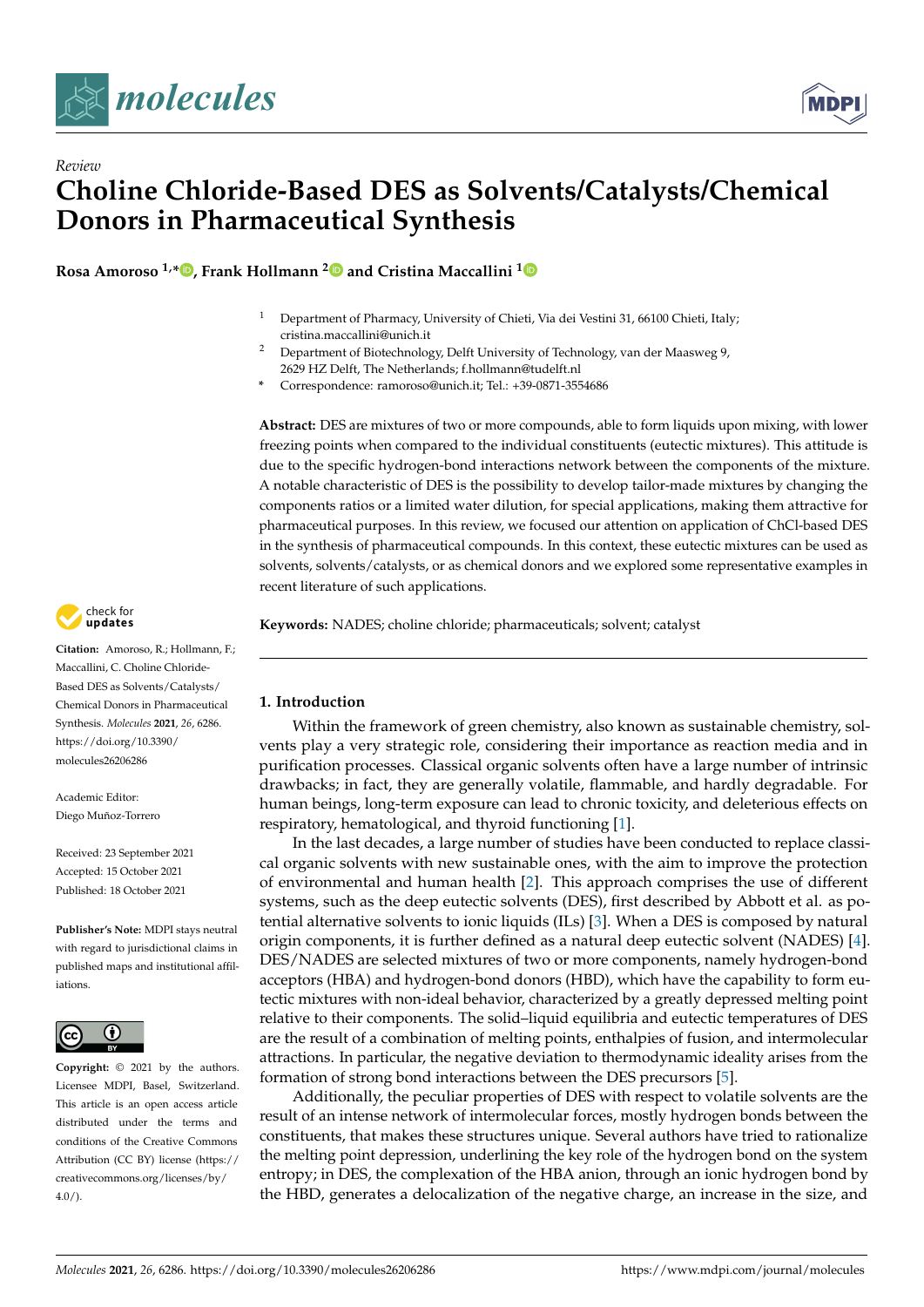a weaker interaction with the cationic counterpart in the HBA. Thus, the involvement of a HBD delocalizes the molecular lattice of HBA, causing a melting point depression, with a direct relationship between the freezing temperature and the network of hydrogen bonds [\[6,](#page-12-5)[7\]](#page-12-6). Typical DES physicochemical parameters, such as high viscosity and density, can be rationalized by the "hole theory", proposed by Abbot et al. [\[8\]](#page-12-7). This phenomenological model assumes that, on melting, an ionic material contains empty spaces (holes) with random sizes and locations, continuously arising by variations in density. In DES, the complexation of the anions results in an increase of size; since the holes are smaller at low temperatures, large-sized ions move with difficulty in these systems. Thus, the involvement of a HBD delocalizes the molecular lattice of HBA, causing, for example, an increase of viscosity.

DES can be divided into various classes, based on the nature of the HBA and HBD used in their preparation: quaternary ammonium salts and anhydrous metal halides (type I), quaternary ammonium salts and hydrated metal halides (type II), ammonium quaternary salts and neutral organic compounds (type III), metal chloride salts and neutral organic compounds (type IV), and mixtures non-ionic species (type V) [\[9,](#page-12-8)[10\]](#page-12-9). Within these four DES classes, single components can be combined to form binary or ternary eutectic mixtures.

NADES are a specific subgroup of DES composed of naturally occurring components, such as sugars, organic acids, alcohols, amino acids, urea, choline chloride, and water. This denomination, coined by Choi et al., is not used by all scientists; thus, it is possible to find eutectic mixtures described as DES which fit in the definition of NADES. In biological systems, the NADES could play a role as a third type of medium, an alternative to water and lipids, involved in the biosynthesis, storage, and transport of poorly water-soluble biomolecules, but also in the survival of organisms at prohibitive low-temperature conditions [\[11\]](#page-12-10). NADES are particularly attractive because they are characterized by low volatility, a liquid state even in sub-zero temperatures, biodegradability, solute stabilization, stability to air, and easy preparation. Then, it is not surprising that they have found interesting applications in various areas of chemistry, such as in electrochemistry, synthesis, biocatalysis, analytical chemistry, and innovative technologies of extraction [\[12–](#page-12-11)[15\]](#page-12-12). One of the main advantages of DES is that their properties can be modulated by changing the component ratios or by water dilution, developing tailor-made mixtures for appropriate applications; in this way, a decrease in viscosity can also be achieved [\[16\]](#page-12-13).

Many studies consider that DES are nontoxic, based on the fact that most of the components forming DES are natural products. However, the toxicity of the final mixture must be carefully assessed since significant differences from the individual constituents might be observed [\[17\]](#page-12-14). Toxicity and biodegradability evaluations can be carried out by different approaches, and this could affect the obtained results. For example, it was reported that the acetylcholine chloride (AcChCl)/acetamide (1:2) DES toxicity can be due to acidification of the cell's media, due to DES hydrolysis. However, this cytotoxic effect occurred only at high concentrations, higher than 600 mM [\[18\]](#page-12-15). Therefore, if on one hand the ecotoxicological profile of DES is not well defined and further evaluations are necessary, on the other they appear as a safer solvent with respect to conventional organic ones [\[19\]](#page-12-16).

The low toxicity associated with the single components of DES makes these solvents very appropriate for pharmaceutical applications. One of the first applications in this field was the use of DES to increase drug solubility, with the aim to improve the pharmacokinetic aspects like absorption and excretion. This concept was developed up to the definition of the so-called therapeutic deep eutectic solvents (THEDES), in which one component of the eutectic mixture is a drug [\[20\]](#page-12-17). Still remaining in the pharmaceutical field, another important aspect of sustainability is the use of appropriate solvents during drug synthesis. Concerning this, some pharmaceutical companies have recently expanded their solvent selection guides with the aim to reduce the use of the most hazardous solvents [\[21\]](#page-13-0). DES fit well in this context, in which the researchers try to optimize the conditions of organic synthesis from a green point of view. In particular, the properties of high thermal stability, low vapor pressure, and the possibility of acting both as catalysts and as reaction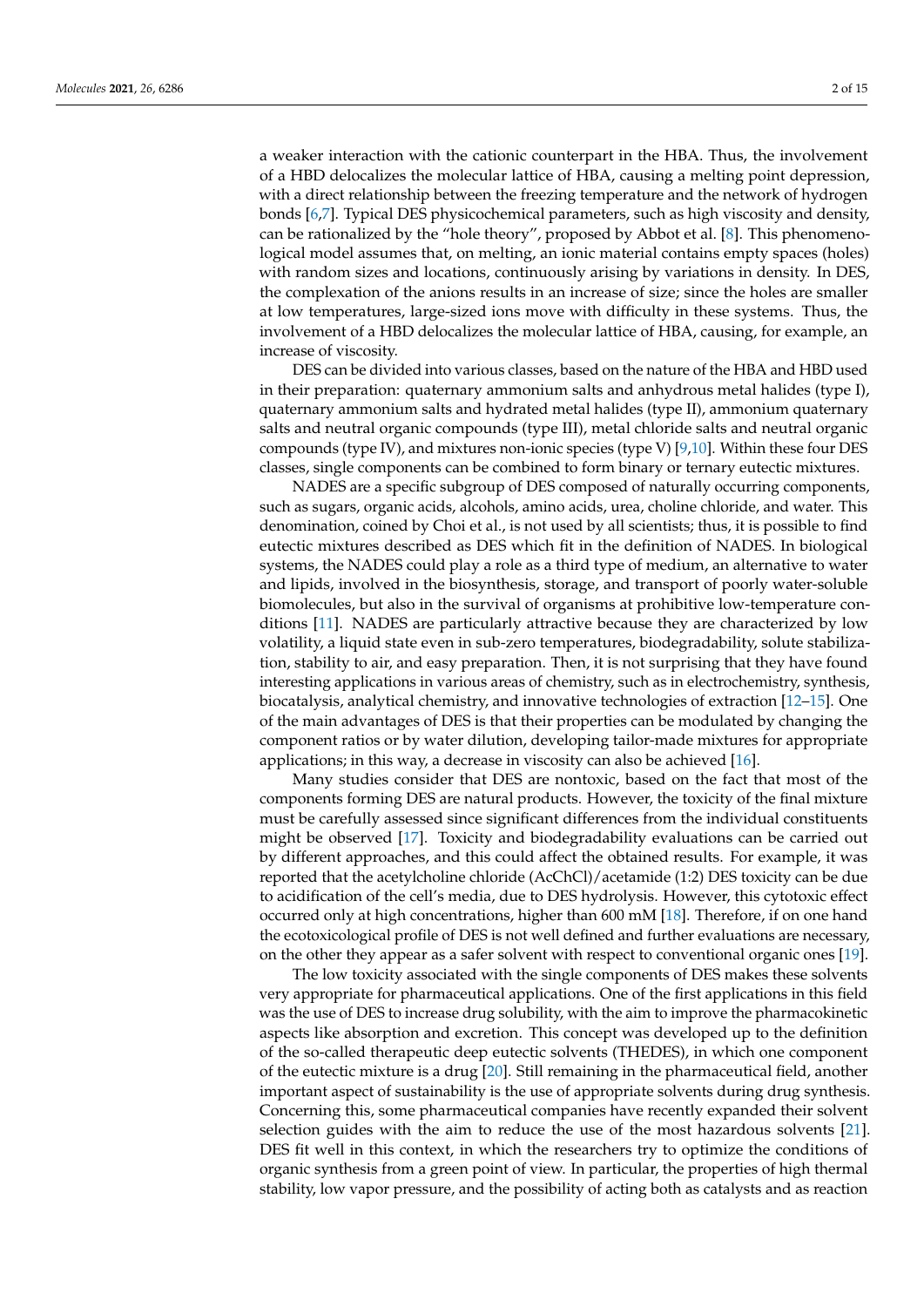media make these solvents promising candidates for innovative drug syntheses. Thanks to the possibility of tuning their chemical and physical properties, the DES also show high versatility in the efficient creation of complex pharmaceutical scaffolds. One last very important aspect is the low monetary impact of DES, which is an important feature thinking of production on an industrial scale.

A great deal of published methodologies involve one-pot or multicomponent reactions, with a significantly reduced number of solvents needed for intermediate purification [\[22\]](#page-13-1). In this context, we focused our attention on published studies in which choline chloride (ChCl)-based DES are used as solvents, solvents/catalysts, or chemical donors in the synthesis of pharmaceutical compounds. Here we present a literature summary covering representative examples.

## **2. Structure and Properties of Choline Chloride-Based DES**

The most studied DES contain ChCl (2-hydroxyethyl-trimethylammonium chloride), which is a naturally occurring bifunctional compound containing both a quaternary ammonium salt and alcohol. It is an essential nutrient, commonly grouped with the B-complex vitamins, that plays key roles in methyl group metabolism, carcinogenesis, and lipid transport [\[23\]](#page-13-2). In eutectic mixtures, ChCl functions as HBA with a variety of HBD, such as urea, alcohols, sugars, hydroxyacids, and aminoacids, due to the simple preparation, nontoxic nature, good biodegradability, and preservation of bioactivities of target compounds [\[24\]](#page-13-3). Most interestingly, ChCl-based DES offer the advantage to be modulated in viscosity, pH, and polarity for their applications in health-related areas, such as pharmaceuticals, foods, and cosmetics [\[25\]](#page-13-4). The main limitations of these solvents are the significantly high viscosities and densities in comparison with water and common organic solvents, which can reduce mass and energy transfer during chemical reactions; water or glycerol addition and mild heating contribute to the disruption the hydrogen-bond network and weaken the intermolecular forces, although keeping the solvent supramolecular structure [\[26\]](#page-13-5).

The structure of ChCl-based DES have been explored by several experimental techniques such as nuclear magnetic resonance (NMR), crystallography, mass spectrometry (MS), and infrared spectroscopy (FT-IR) [\[27\]](#page-13-6). Recently, computational studies have been conducted, allowing further knowledge of the supramolecular structure of these eutectic mixtures, showing that the hydrogen bonds or even the Van der Waals interactions interfere with the capacity of the initial compounds to crystallize [\[28\]](#page-13-7). In particular, density functional theory (DFT) demonstrated that, in ChCl-based DES, the electronegative anion chloride is capable to provide more binding sites to form hydrogen bonds, and a competitive activity was observed between various HBD and choline cation [\[29\]](#page-13-8). In this scenario, the formation of hydrogen bonds and the consequent delocalization of charges, in addition to designing the three-dimensional network, significantly decreases the melting points of the different eutectic mixtures.

ChCl-based eutectic mixtures could be classified into groups, based on HBD type: alcohol- and sugar-based, acid-based, amide-based, water-based, and ternary mixtures. Most of these mixtures are liquid at room temperature and can thus be used as solvents in many applications.

In alcohol- and sugar-based eutectics, the HBD are glycols, glycerol, and sugars. These solvents exhibit a neutral pH in the mixture, and this may be very useful for expanding applications [\[30\]](#page-13-9). A detailed hydrogen bond analysis performed by Perkins et al. on ChCl:ethylen glycol (*ethaline*) and ChCl:glycerol (*glyceline*) suggested that the predominant intermolecular hydrogen bond is formed by anion chloride-hydroxyl group of HBD, while the cation choline interactions seem to represent the smallest contribution to the extensive network of intermolecular forces [\[31\]](#page-13-10). Recently, Biernacki et al. reported an experimental and theoretical study of ChCl-based NADES with sorbitol and xylitol. In these solvents, the oversaturation of the HBD groups results in more extensive self-interaction compared to NADESs with ethylene glycol and glycerol, with higher viscosities and densities [\[32\]](#page-13-11).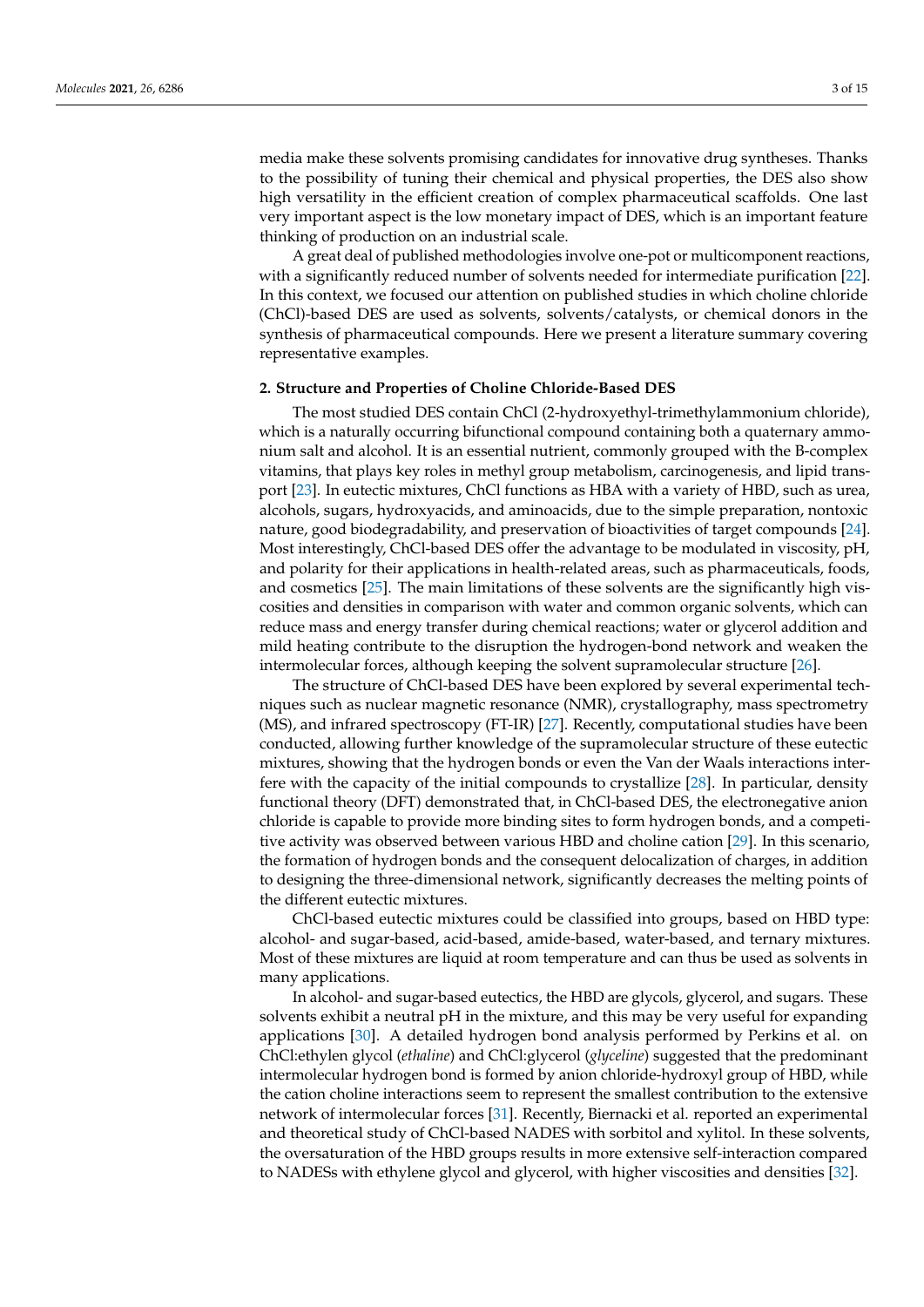The acid-based mixtures consist of natural carboxylic acids, with characteristics similar to ionic liquids. Obviously, the carboxylic functions are hydrogen donors, and the freezing points are lower than 50  $\degree$ C. One of the advantages of this type of solvent is the possibility to use them as acid catalysts; furthermore, varying the pH of the eutectic liquid, it is possible to design a solvent with specific properties and different catalytic activity [\[33\]](#page-13-12). Regarding the supramolecular structure, an instructive example is that of "*maline*" (ChCl:malonic acid), a NADES that exhibits an extensive amount of anion chloride–HBD and anion chloride–choline interactions, which drastically increase the bonding network and decrease the mobility of molecules within the mixture [\[31\]](#page-13-10).

Among the amide-based, the most studied DES is a 1:2 mixture of ChCl and urea, named "*reline*", firstly proposed by Abbott et al. in 2003 [\[3\]](#page-12-2). The melting point of the dry eutectic is 12  $\degree$ C, substantially lower than the constituent pure components (ChCl mp = 302 ◦C, urea mp = 133 ◦C). The properties of *reline* have been extensively studied and rationalized, providing an explanation for the optimal ratio of 1:2 between ChCl and urea [\[34\]](#page-13-13). In a mixture of ChCl and urea, there is the possibility of an "*alphabet soup*" of hydrogen bonds, (ChCl ion pairs, urea, and chloride, choline, and urea, and urea–urea), in contrast with traditional molecular solvents which have a homogeneous hydrogen bond network. This peculiarity could be expected to increase the entropy of the system, with the decrease of the melting point [\[35\]](#page-13-14). The supramolecular structure of ChCl:urea 1:2 was described as a radially layered "*sandwich*", where choline and urea work synergistically to bond with the chloride anion, allowing for the best distribution of charge between each component in a stoichiometrically determined fashion [\[36\]](#page-13-15).

*Aquoline* is a eutectic solvent solely composed of ChCl and water in a 1:3.33 molar ratio, with a much lower viscosity than other common NADES. This mixture is prepared by mixing water and ChCl hydrate, and it is presently attracting considerable attention in electrochemistry [\[37\]](#page-13-16). A recent study by Triolo et al. identified for this "*uncoventional DES*" a complex structural scenario based on coordination of cation choline with water and anion chloride, dispersed in the bulk phase in which long chains of water are present, generated by interactions between water–water and water–chloride [\[38\]](#page-13-17).

The addition of a third HBD to a DES causes the formation of a ternary mixture. Usually, the third component is water, and, although a physiological amount of water strengthens the hydrogen-bond network within the DES, amounts higher than 10% can weaken the interactions between each component of the mixture, generating variations of properties such as density and viscosity. In addition to water, which is the most frequent additive, glycerol, methanol, ethanol, and 2-propanol were also used [\[39\]](#page-13-18). The effects of these components on the supramolecular structure of DES were studied and furnished information especially for dedicated applications, where the structural features play a crucial role [\[40\]](#page-13-19).

### **3. Choline-Based DES as Solvents/Catalysts in Pharmaceutical Synthesis**

#### *3.1. Choline-Based DES as Solvents*

As reported above, in the last years, DES have been utilized in organic synthesis as green media thanks to the high potential to replace the classical solvents. In fact, since the DES are characterized by a network of hydrogen bonds, they have the possibility to dissolve solutes that can form hydrogen bonds and stabilize transition states. Furthermore, during the purification procedures, the addition of water to a DES (very soluble in water) causes the precipitation of organic products, facilitating the workup and avoiding the use of solvents for the extraction. From the point of view of ecological footprint, most DES come from renewable sources and, thanks to their low vapor pressure, biodegradability, and almost non-existent toxicity, they are considered green solvents. In this section, some representative examples of building block synthesis in ChCl-based DES will be examined, with applications in medicinal chemistry.

The thiazolidin-4-one system is a privileged heterocycle present in many synthetic analogs with a wide range of pharmacological activities [\[41\]](#page-13-20). In particular, the 2-imino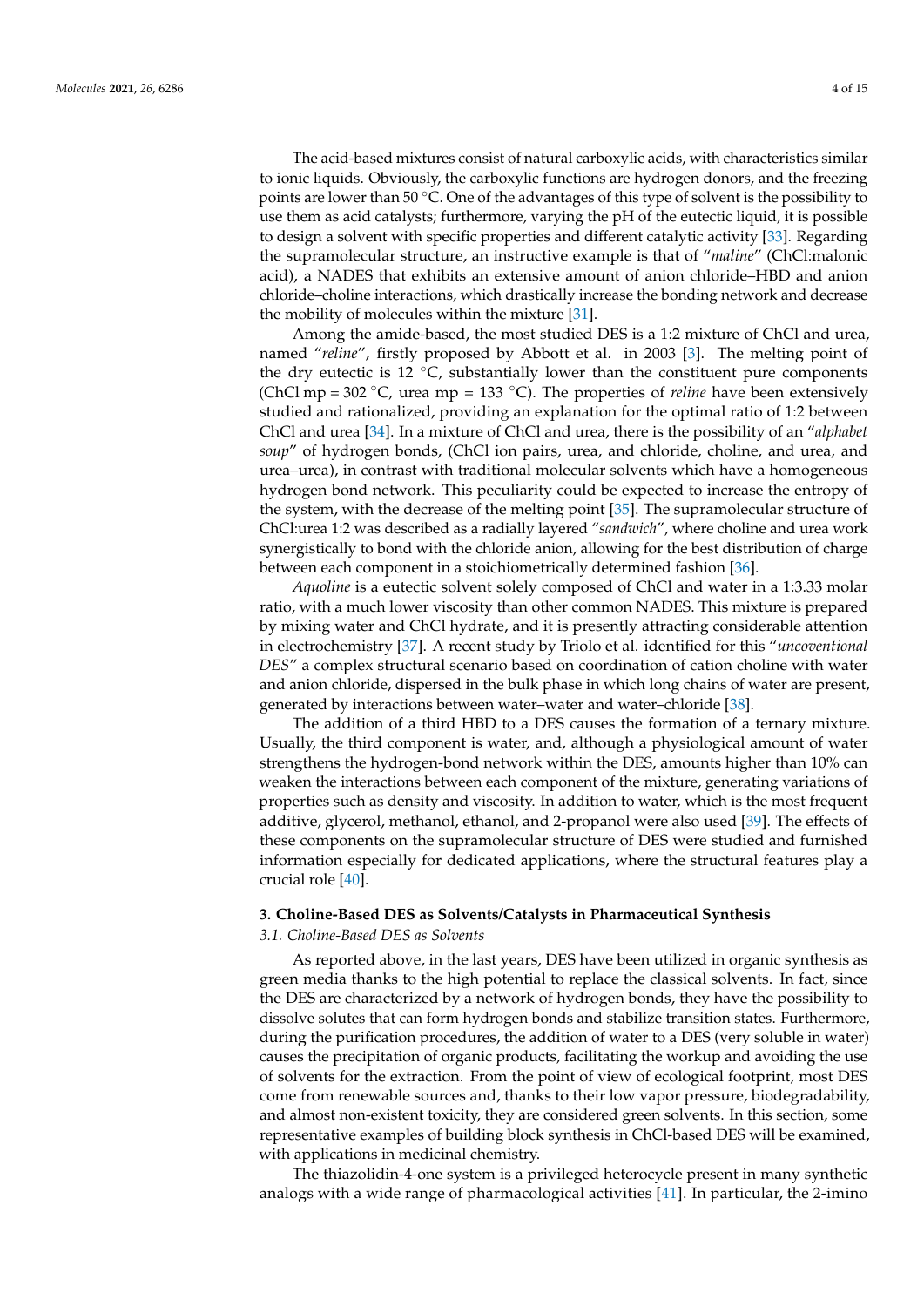thiazolidin-4-one pharmacofore has been reported to exhibit anticancer properties that can be associated with the affinity for some biotargets  $[42]$ . [Amo](#page-13-21)ng the several synthetic routes available for the synthesis of the multifunctionalized 2-iminothiazolidin-4-ones, Mobinikhaledi and Amiri modified the classical pathway based on condensation between thioureas with chloroacetyl chloride, by introducing a one-pot three-component reaction in NADES, obtaining a variety of 5-arylidene-2-imino-4-thiazolidinones [\[43\]](#page-13-22). As shown in Scheme 1, [th](#page-5-0)ey investigated the reaction of thioureas, chloroacetyl chloride, and aromatic aldehydes in ChCl/urea. The best results were obtained with condensation of  $N$ , $N^\prime$ -diphenylthiourea, chloroacetyl chloride, and benzaldehyde to give 5-benzylidene-3phenyl-2(phenylimino) thiazolidin-4-one in 94% yield. 2(phenylimino) thiazolidin-4-one in 94% yield. 2(phenylimino) thiazolidin-4-one in 94% yield.

<span id="page-5-0"></span>

**Scheme 1.** Condition reactions: ChCl/urea (12), 30 min, 80  $^{\circ}$ C (Ar = aryl).

with a product and medicinal chemistry.

with a propositions in medicinal chemistry. The chemistry  $\mathcal{L}_\mathbf{z}$ 

The bis(indolyl)methanes (BIM) are indole derivatives with a broad spectrum of biological and pharmacological activities, present in various natural products and possessing important biological activity [\[44\]](#page-13-23). In particular, some BIM from cruciferous plants inhibit breast cancer cell proliferation by activation of multiple pathways, suggesting a potential role in the clinical treatment of ER-negative breast cancer [\[45\]](#page-13-24). The methods of BIM synthesis involve both one step as well as multistep strategies, based on the condensation indoles and carbonyl compounds, using protic acids and Lewis acids as catalysts [\[46\]](#page-13-25). indoles and carbonyl compounds, using protic acids and Lewis acids as catalysts [46]. of indoles and carbonyl compounds, using protic acids and Lewis acids as catalysts [46].<br>Recently, Grosso et al. reported the use of ChCl-based DES as green solvents to carry out a bis-hetero-Diels–Alder addition of nitroso- and azoalkenes with indoles [\[47\]](#page-13-26). The obtained BIM furnished, after hydrolysis, the corresponding carbonyl-BIM. Among the numerous reactions proposed, the best yields (50–80%) were obtained in the synthesis of hydrazonomethyl-BIM in H<sub>2</sub>O/[ChCl/glycerol (2:1)] (3:1) starting from alkylhydrazones (Scheme 2). (Scheme [2\)](#page-5-1). (Scheme 2).

<span id="page-5-1"></span>

 $R = Ts$ , Boc  $R_1 = H$ , Me  $R_2 = H$ , Me, OH

**Scheme 2.** Condition reactions:  $H_2O/[ChCl/glycerol (2:1)]$  (3:1),  $Na_2CO_3$ , 10-60 min, r.t.

Chiral 1,3-dicarbonyl compounds bearing an α-amine moiety represent an important structural motif present in natural compounds, most of them having biological and pharmaceutical activity [\[48\]](#page-13-27). Among the methods to gain access to this motif, significant developments have been reached in the asymmetric organocatalyzed amination of prochiral carbonyl compounds employing diazocarboxylates as nitrogen source [\[49\]](#page-14-0). Nigues et al. have improved the sustainability of this reaction by using ChCl/glycerol and ChCl/urea as the solvents and 2-aminobenzimidazole derivatives as catalysts [\[50\]](#page-14-1). As depicted in Scheme [3,](#page-6-0) the reaction of ethyl 2-oxocyclopentane-1-carboxylate with di-*t*butyl-azodicarboxylate (DBAB) with a chiral 2-aminobenzimidazole derivative as catalyst under the optimized conditions gave the product of amination in excellent yield (94%) and good enantioselectivity (73% e.e.).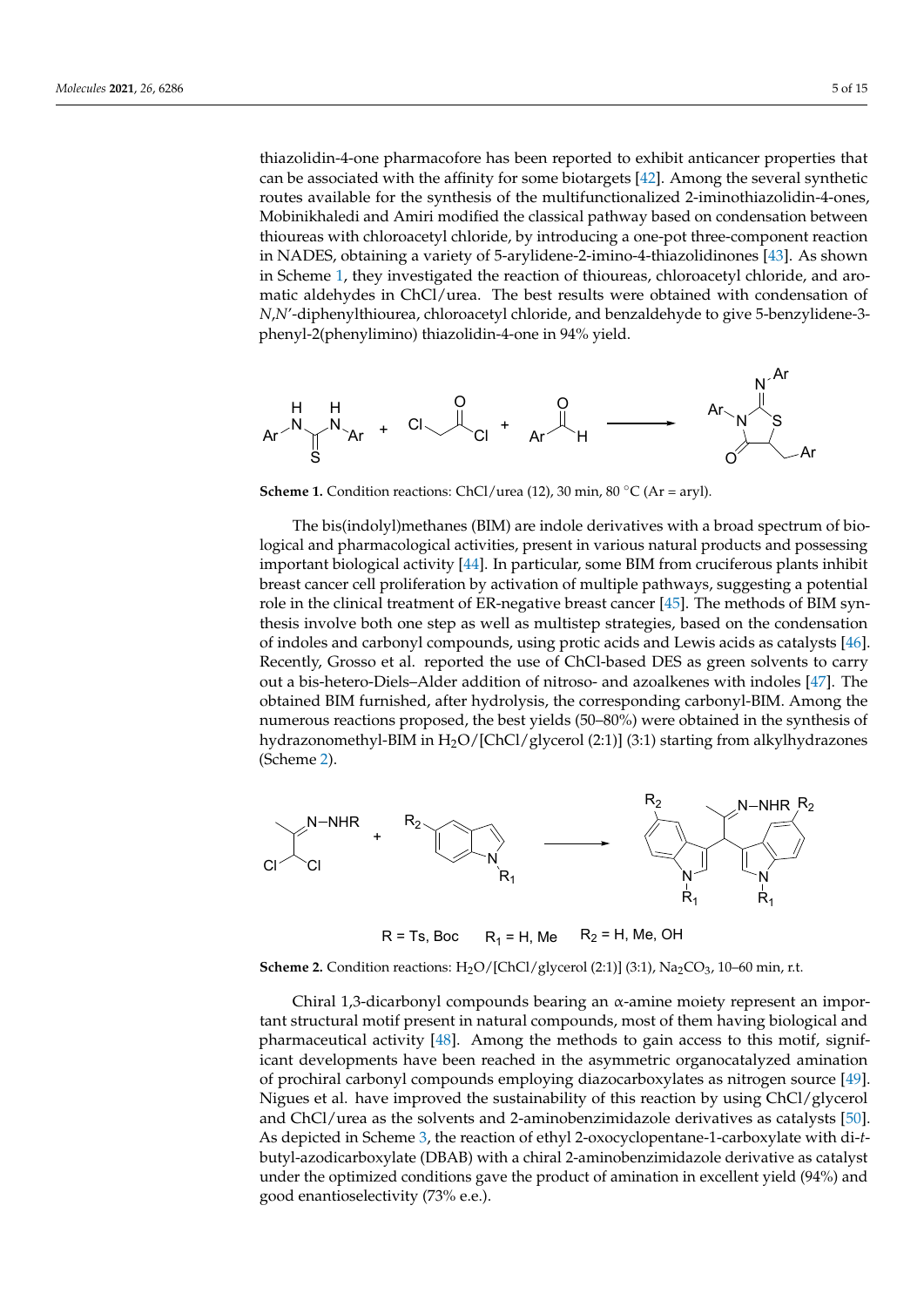<span id="page-6-0"></span>

timized conditions gave the product of amination in excellent  $\mathcal{A}$  and good enants  $\mathcal{A}$ 

**Scheme 3.** Condition reactions: ChCl/glycerol (1:2), 1 h, 25 °C.

Propargylamines are alkyne coupled amine compounds used as skeletal structures in heterocyclic chemistry and drug desi[gn \[](#page-14-2)51]. For example, rasagiline is a monoamine oxidase (MAO)-B inhibitor with neuroprotective and antiapoptotic effects, used in Parkinson's disease and other neurodegenerative [con](#page-14-3)ditions [52]. Because of its versatility and wide use in organic synthesis, a number of methodologies have been developed for propargylamine derivatives, in particular three-component reactions of aldehydes, amines, and alkynes [\[53\]](#page-14-4). This method has been recently improved by substituting the classical solvents with environ-mentally friendly ChCl/urea [\[54\]](#page-14-5). First, the reaction between benzaldehyde, morpholine, and phenylacetylene in the presence of CuCl (5 mol%) as a catalyst was selected as a model to set the best conditions (solvent, catalyst amount, temperature, and time). Then, various aldehydes were used, and the best results were obtained with aromatic aldehydes with e[lec](#page-6-1)tron donor groups (38–90%) (Scheme 4).

<span id="page-6-1"></span>

**Scheme 4.** Condition reactions: ChCl/urea (1:2), CuCl (5 mol%), 15 h, 60 °C (Ar = aryl).

Benzoxazines are compounds where an oxazine ring is condensed to a benzene ring, used in polymers, resins, and in the construction of interesting drug candidates as antilipi-demics [\[55\]](#page-14-6). In this field, interesting compounds are the cardanol-derived benzoxazines. Cardanol is a natural oil with a phenolic structure, extracted from cashew or from Gingko biloba, extensively studied for its possible applications in industry and in pharmaceutical chemistry [\[56\]](#page-14-7). Behalo et al. developed a green Mannich-like condensation of a cardanol with its unsaturated derivative, aniline, and formaldehyde, in ChCl/urea as DES with good yields (81-88%) (Scheme [5\).](#page-6-2) They also demonstrated the use of cardanol-based benzoxazines as scaffolds for the preparation of vesicular nanosystems [\[57\]](#page-14-8).

<span id="page-6-2"></span>

**Scheme 5.** Condition reactions: ChCl/urea (1:2), 4 h, 70 °C. **Scheme 5.** Condition reactions: ChCl/urea (1:2), 4 h, 70 °C.<br>
Scheme 5. Condition reactions: ChCl/urea (1:2), 4 h, 70 °C.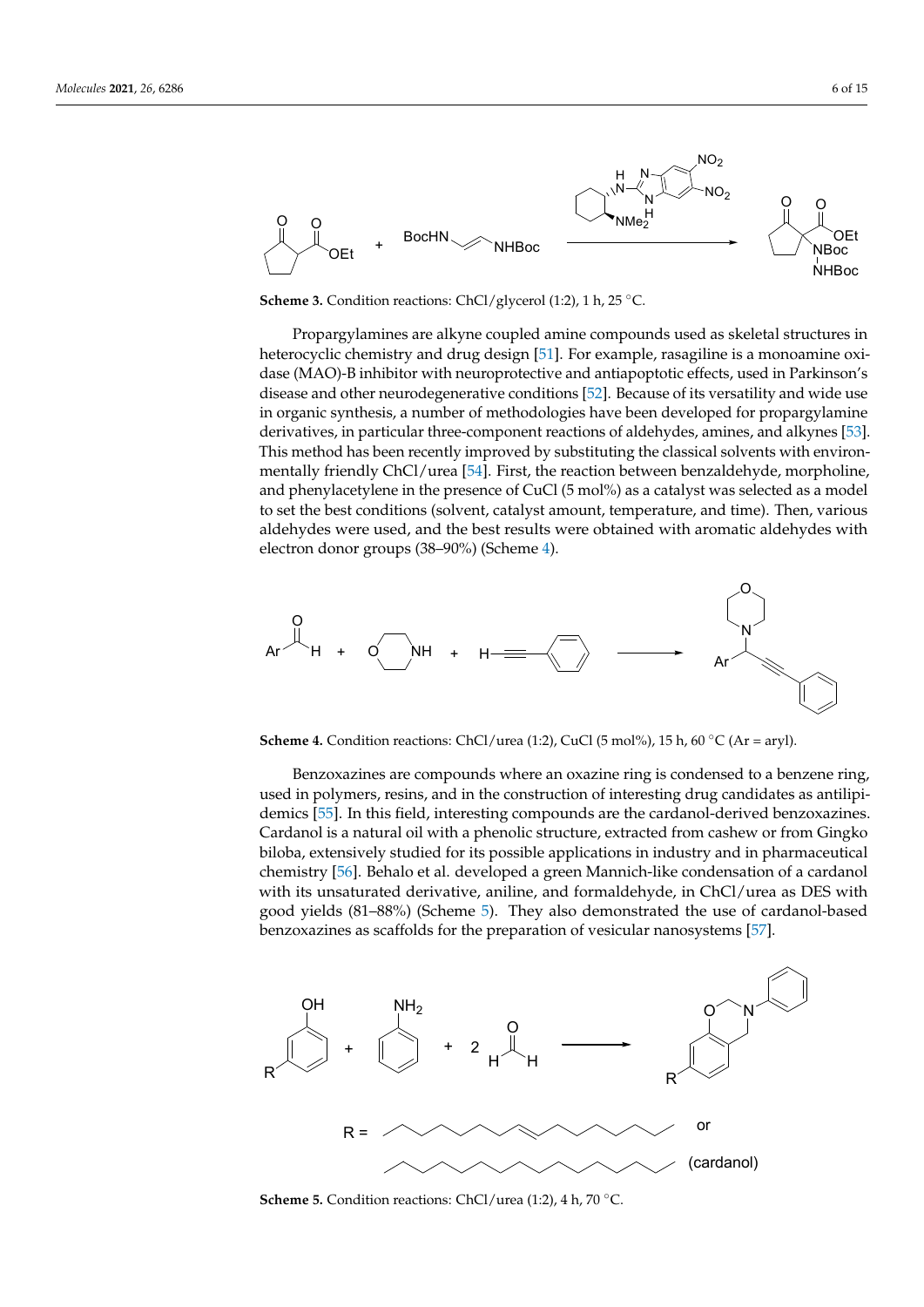Nicotinamide is an important naturally occurring heterocycle, which belongs to group B vitamins. Quaternary derivatives of nicotinamide have attracted much attention because of their antimicrobial, fungicidal, and cytotoxic properties [58]. The most common strategy for quaternization of nicotinamide is the nucleophilic substitution between pyridine and substituted 2-bromoacetophenones, called the Menschutkin reaction [\[59\]](#page-14-10). Busic et al. investigated the use of three ChCl-based DES in the quaternization of nicotinamide with 2-bromoacetophenones, performed by a conventional approach, microwaves (MW), and ultrasonic irradiation (blue). The highest yields were obtained by MW, and independently from the adopted solvent (Scheme  $6$ ) [\[60\]](#page-14-11).

 $\mathcal{B}$  vitamins.  $\mathcal{B}$  vitamins.  $\mathcal{B}$  vitamins of nicotinamide have attracted much attention  $\mathcal{B}$ 

<span id="page-7-0"></span>

Scheme 6. Condition reactions: ChCl/urea, ossalic acid, or levulinic acid, MW, 20 min, 80 °C.

# 3.2. Choline-Based DES as Solvents/Catalysts

As described above, DES had great potential as a green alternative to classical organic solvents; in addition, in the last years, they have emerged as catalysts for various organic reactions, because they can be applied both as reaction media and as catalytic active species, providing homogeneous solutions. Although there are numerous examples of the catalytic effect of DES, this role has not been fully defined yet. To date, some mechanisms of of catalysis have been proposed, mostly based on the formation of hydrogen bonds be-the reactants and DES, thus facilitating the breaking of the chemical bonds involved in the reaction [\[33\]](#page-13-12). In this section, some representative examples of reactions carried out in ChClbased DES working both as solvents and catalysts will be described. In reacting substrates, the function involved is always a carbonyl group, which is activated by DES thanks to its and random inverse is always a calculy group, which is denoted by DES unitable to the ability to establish strong hydrogen bonds, thus facilitating the subsequent electrophilic  $t_{\rm{rad}}$  to its ability to its ability to the subsequently the subsequently dependent  $\alpha$  or  $\alpha$  abilitations, thus facilitations, and condensations, attack in reactions such as Michael additions, transesterifications, and condensations<br>(Figure 1)  $\sigma$   $\rightarrow$   $\sigma$ providing homogeneous solutions. Although there are numerous examples of the catalytic catalysis have been proposed, mostly based on the formation of hydrogen bonds between<br>the reactants and DES, the chemical bonds in the chemical bonds in the chemical bonds in the chemical bonds in (Figure 1).

<span id="page-7-1"></span>ChCl-based NADES 
$$
\longrightarrow
$$
H<sub>lim<sub>lim</sub></sub>  $\delta$   
\nX = O (i.e. lactic acid)  
\nX = NH (i.e. urea)  $\beta$ <sup>†</sup>R<sub>1</sub>

**Figure 1.** Activation of a carbonyl group by a ChCl-based DES/NADES as catalyst.

Aurones, (*Z*)-2-benzylidenebenzofuran-3(2H)-ones, are a subclass of flavonoids that provide the golden-yellow color in many ornamental flowers. They exhibit a broad spectrum of activities including anticancer, antioxidant, antiparasitic, and antibacterial properties [\[61\]](#page-14-12). The simplest chemical synthesis of aurones is based on the condensation of a coumaranone with an aldehyde, under acidic, or basic conditions. Hawkins and Handy discovered a neutral condition for this condensation, based on the use of ChCl/urea, although with not excellent yields (max 73%) [\[62\]](#page-14-13). The reaction proceeds simply and cleanly by mixing the reactants in DES, and the desired aurones were recovered by extractive workup (Scheme [7\)](#page-8-0).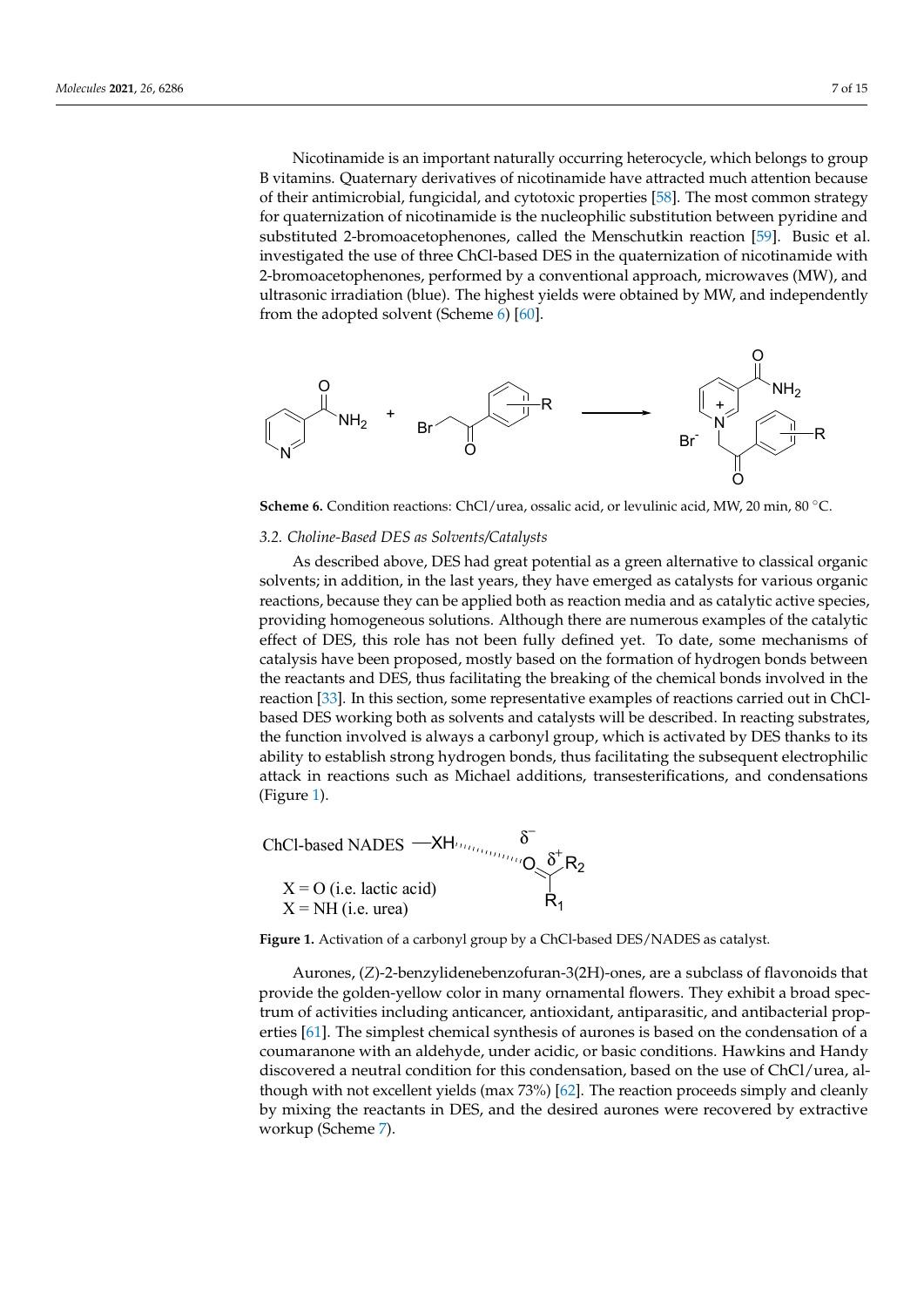<span id="page-8-0"></span>

**Scheme 7.** Condition reactions: ChCl/urea (1:2), 12-48 h, 80 °C (Ar = aryl).

Novobiocin is a naturally occurring compound containing the aminocoumarin scaffold, with hopeful anticancer activity. Besides, other dihydrocoumarin and aminocoumarin derivatives possess significant bioactivities such as cytotoxic, anti-inflammatory, and antibiotic  $[63]$ . Despite the role as therapeutic agents, the available synthetic methods require toxic solvents or metal catalysts, with adverse effects on the environment. A new tandem approach to prepare the 3-aminohexahydroxcoumarins directly from aryl aldehydes, ippuric acid, acetic anhydride, and 1,3-dicarbonyl compounds, with ChCl/urea as a biore-newable solvent was developed by Zamani and Khosropour [\[64\]](#page-14-15). After preliminary studies in the bath, the reactions were conducted in a continuous micro-flow reactor, including two tubing glass (Q1 for aryl aldehydes, hippuric acid, and acetic anhydride, and Q2 for 1,3-dicarbonyl compounds) giving faster and quicker results. In Q1 an azalactone intermediate is formed, and then in Q2 the Michael addition of 1,3-dicarbonyl compounds gives rise to the target products (Scheme 8). gives rise to the target products (Scheme [8\)](#page-8-1). gives rise to the target products (Scheme 8).

by mixing the reactants in DES, and the desired aurones were recovered by extractive

by mixing the reactants in DES, and the desired aurones were recovered by extractive

<span id="page-8-1"></span>

Scheme 8. Optimized condition reactions: ChCl/urea (1:2), 120 °C, 40 min (Q1) and 10 min (Q2).

The cyclopentenone moiety is a fundamental structural motif present in molecules such as prostaglandins, clavulones, and cephalotaxine esters, with significant anticancer activity [\[65\]](#page-14-16). Most of the reported synthetic strategies for the preparation of cyclopentenone require expensive catalysts, toxic solvents, and proceed with low yields. Therefore, there is an ongoing interest to develop new methodologies; in particular, erbium (III) chloride has found a good catalyst acting in green solvents, such as ethyl lactate [\[66\]](#page-14-17). Recently, Di Gioia et al. developed a simple and rapid method for the conversion of furfural into bifunctionalized cyclopentenones under green conditions by using the ChCl:urea, without any product purification [\[67\]](#page-14-18). They observed that reaction of furfural with secondary amines furnished, after 5 min, the bifuntionalized cyclopentenone **A**, that was totally converted to the structural isomer **B** after 4 h. These two conditions were applied for the synthesis of a series of derivatives, as shown in Scheme [9.](#page-9-0)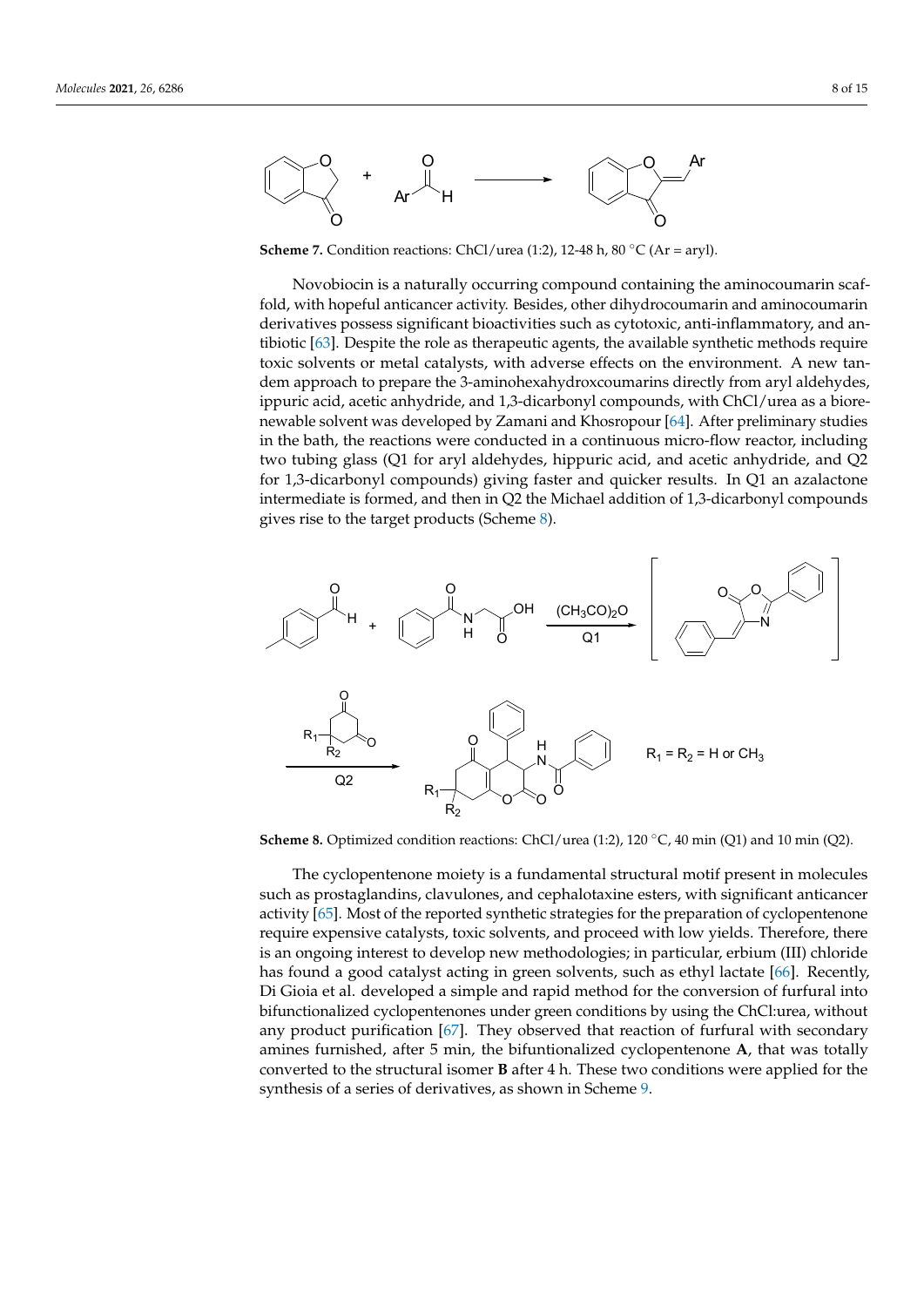<span id="page-9-0"></span>

verted to the structural isomer **B** after 4 h. These two conditions were applied for the syn-

**Scheme 9.** Optimized reaction conditions: ChCl/urea (1:2), 60 $\degree$ C, 5 min (A) and 4 h (B).

The merger of pyrazolo[3,4-b]pyridine and spirooxindole backbones into a hybrid structure (pyrazolo[3,4-b]pyridine spirooxindole) may result in interesting compounds with potential medicinal applications, since both scaffolds have remarkable pharmaco-logical properties [\[68\]](#page-14-19). Of note is the anti-breast-cancer activity of some of these hy-brid derivatives [\[69\]](#page-14-20). Zangh et al. proposed a sustainable protocol for the synthesis of pyrazolo[3,4-b]pyridines spirooxindoles with a variety of substituents through a one-pot three-component assembly between 1,3-aromatic-1H-pyrazol-5-amines, substituted isatins, and enolizable 1,3 dicarbonyl compounds. Excellent yields (82–95%) were obtained under microwave (MW) irradiation in ChCl:lactic acid as NADES (Scheme 10) [\[70\]](#page-14-21).

<span id="page-9-1"></span>

Scheme 10. Reaction conditions: ChCl/lactic acid (1:2), MW, 60 °C, 15-30 min.

Pyrazolylphosphonates are biologically interesting compounds containing phosphonate and pyrazole. They have received considerable attention due to their remarkable bioactivity profiles, with promising antioxidant and anticancer activity [\[71\]](#page-14-22). This interest has prompted the development of various synthetic approaches, including one-pot multicomponent reactions. Of interest is the condensation of pyrazolones with aldehydes and trialkyl phosphites, based on the in situ formation of benzylidene pyrazolone and subsequent reaction with a phosphorus nucleophile. Kalla and Kim have used as a catalyst for this one-pot synthesis a ChCl-urea mixture, with a series of advantages such as bio-friendly profile, mild conditions at r.t., and the avoidance of chromatographic purification [\[72\]](#page-14-23). The authors first developed a model reaction between 5-methylpyrazolone, benzaldehyde, and triethyl phosphite in mild conditions (Scheme [11\)](#page-10-0). Then, the scope reaction was investigated using various aromatic aldehydes, pyrazolones, and trialkyl phosphites, allowing us to assess a clear improvement in product yields (90–96%) when using DES with respect to the other catalysts previously reported.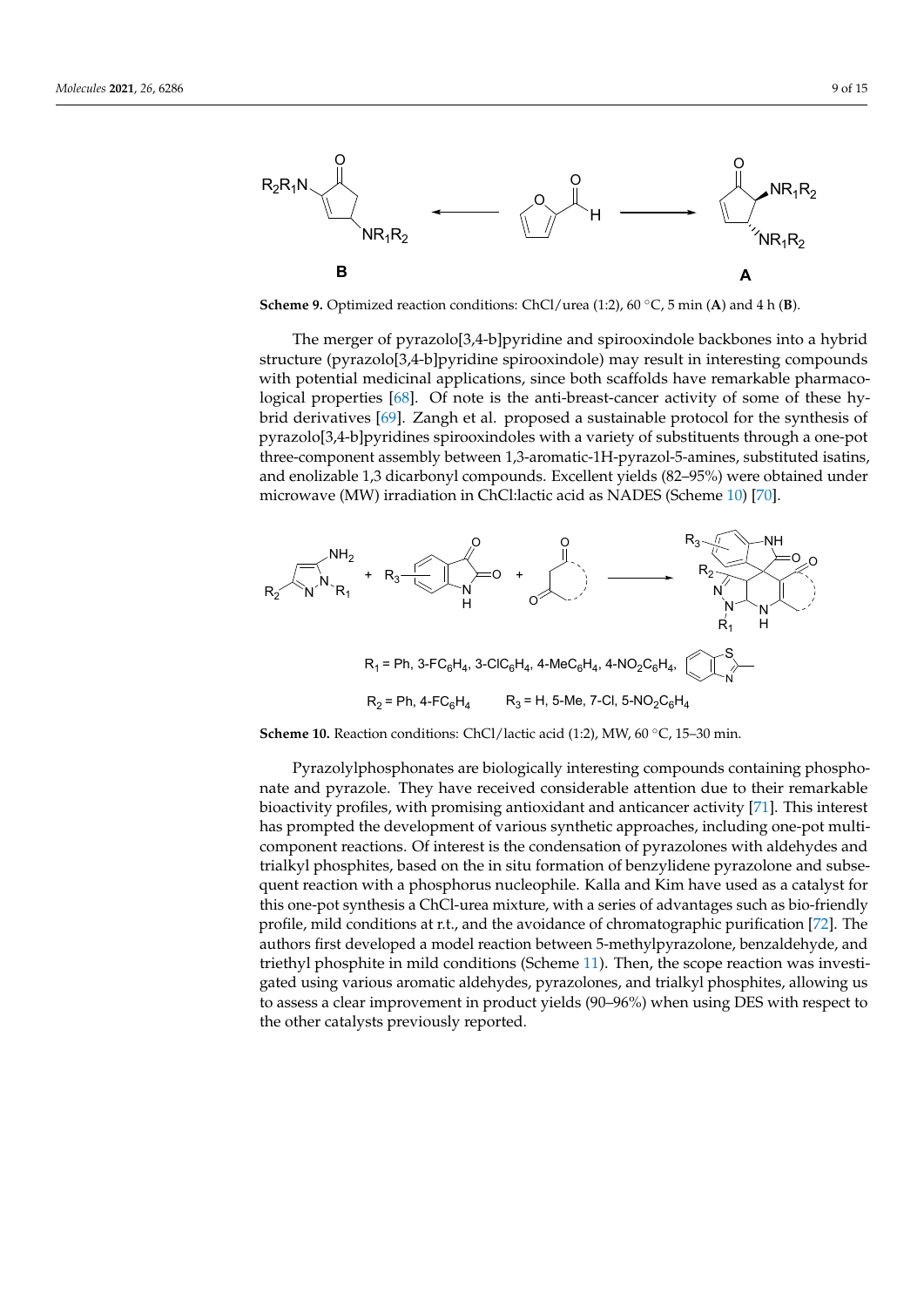<span id="page-10-0"></span>

Scheme 11. Condition reactions: ChCl/urea (1:2), 25 °C, 30 min.

From a synthetic chemistry point of view, the above illustrated 2-imino-4-thiazolidinones are very interesting scaffolds, due to the presence of electrophilic centers and activated exocyclic double bonds, and therefore they can behave like dipolarophiles in 1,3-dipolar cycloaddition reactions. In this context, Singh et al. have used 2-iminothiazolidin-4ones as a core system for the construction of hybrids with spiro-oxindole-pyrrolidines as novel druglike molecules [\[73\]](#page-14-24). The preparation of hybrids was carried out with excellent yields (50–92%) and high regio- and stereo-selectivity by means of the multicomponent 1,3-dipolar cycloaddition of (2Z)-methyl-2-[(Z)-4-oxo-3-aryl-2-(arylimino) thiazolidin-5ylidene] acetate as dipolarophile with substituted isatins and sarcosine, using ChCl/urea as the green solve[nt \(](#page-10-1)Scheme 12).

<span id="page-10-1"></span>

 $Ar = C_6H_5$ , 4-CH<sub>3</sub>C<sub>6</sub>H<sub>5</sub>, 4-BrC<sub>6</sub>H<sub>5</sub>, 4-F-C<sub>6</sub>H<sub>5</sub>, 4-ClC<sub>6</sub>H<sub>5</sub>  $X = H$ , 5-CH<sub>3</sub>, 5-Cl, 5-Br, 5-F, 5,7-diCH<sub>3</sub>

**Scheme 12.** Condition reactions: ChCl/urea (1:2),  $40-100$  °C,  $2-5$  h.

# *3.3. Choline-Based DES as Chemical Donors 3.3. Choline-Based DES as Chemical Donors 3.3. Choline-Based DES as Chemical Donors 3.3. Choline-Based DES as Chemical Donors*

In the last years, biocompatible materials for development of drug density systems have been synthesized by using  $\mathbf{v}_1$  as sustainable reaction media  $\mathbf{r}_1$ . An interesting  $\mathbf{r}_2$ study conducted by Pradectical  $\epsilon$  and  $\epsilon$  and  $\epsilon$  al. described the preparation of a e-caprolactone-caprolactone-caprolactone-caprolactone-caprolactone-caprolactone-caprolactone-caprolactone-caprolactone-caprolactonethe NADES acted both as a solvent and as a citric acid donor for the functionalization of dure, the NADES acted both as a solvent and as a citric acid donor for the functionalization of and UV spectrometry, and biological studies were performed, showing a controlled release and CV spectrometry, and biological studies were performed, showing a controlled release  $r_{\text{c}}$  release of camptothecine and time-dependent apoptosis. These results suggest that these results suggest that the suggest that the suggest that the suggest that the suggest that the suggest that the suggest of  $\$ nanocarriers could represent a potent system for cancer therapy. In the last years, biocompatible materials for development of drug delivery systems have been synthesized by using NADES as sustainable reaction media [\[74\]](#page-14-25). An interesting study conducted by Pradeepkumar et al. described the preparation of a  $\varepsilon$ -caprolactone-citric acid micellar nanocarrier for controlled release of camptothecin [\[75\]](#page-14-26). In this procedure, caprolactone (Scheme [13\)](#page-10-2). The structure of encapsulated micelles was analyzed by FT-IR of camptothecin and time-dependent apoptosis. These results suggest that these micellar<br>name sawijang asuld nameseart a natant sustant for son son thangers

<span id="page-10-2"></span>

Scheme 13. Condition reactions: (a) ChCl/citric acid (1:2), 120 °C, 24 h; (b) self-assembly, campthotecin.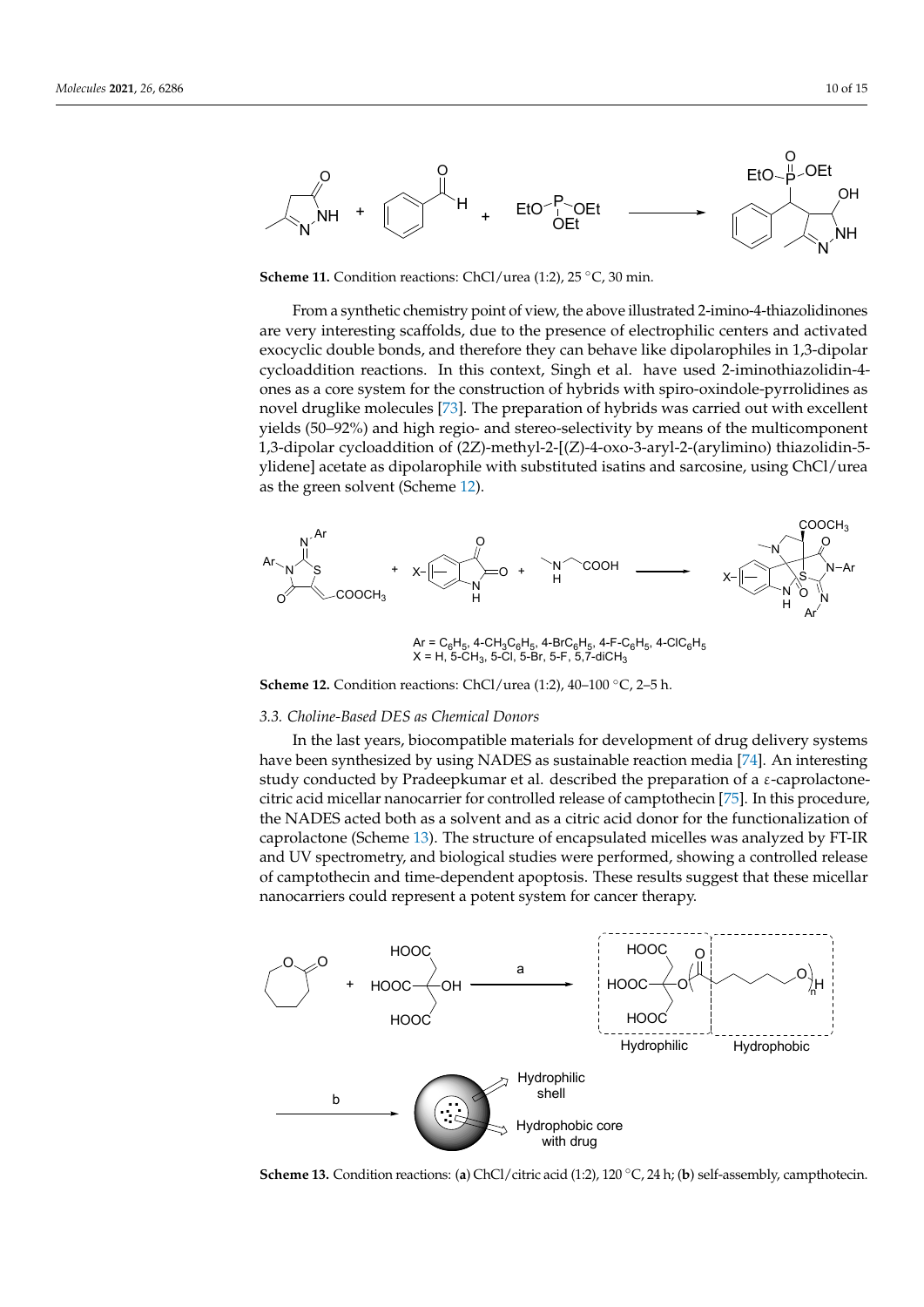Pyrrole is a five membered aromatic heterocycle present in complex macromolecules including porphyrins of heme and chlorophyll and in natural products. Pyrrole derivatives can serve as promising drug candidates with antimicrobial, antiviral, antimalarial, antitubercular, anti-inflammatory, and enzyme inhibiting activities [\[76](#page-15-0)]. Hu et al. reported the condensation reaction between tricarbonyl compounds and ammonia generated in situ from the eutectic mixture of ChCl/urea [\[77\]](#page-15-1). Triketones were completely transformed into pyrrole products with high yields at an optimum temperature of  $100^{\circ}$ C, and the urea present in the DES was transferred to the final product of the reaction following its thermal decomposition (Sc[hem](#page-11-0)e 14).

<span id="page-11-0"></span>

**Scheme 14.** Condition reactions: ChCl/urea (1:2), 100 °C, 8 h. **Scheme 14.** Condition reactions: ChCl/urea (1:2), 100 ◦C, 8 h. **Scheme 14.** Condition reactions: ChCl/urea (1:2), 100 °C, 8 h.

Caffeic acid is a natural hydroxycinnamic acid phenolic derivative (3,4-dihydroxycinnamic acid), with antioxidant, anti-inflammatory, antimicrobial, and anti[neo](#page-15-2)plastic activities [78]. However, its unsatisfactory solubilities in both hydrophobic and hydrophilic systems limit its application in chemical industries. Considering that caffeoyl lipophilic alkyl esters show superior biological and pharmacological properties with respect to their phenolic acid counterparts, much research has focused on their preparation in chemical, biochemical, or enzymatic ways [\[79\]](#page-15-3). In this field, Wang et al. recently described a novel method for octodecyl caffeate production by using a NADES consisting of ChCl and caffeic acid as the caffeoyl donor, with cation-exchange resins as green catalysts and fatty alcohols  $(2.22)$  $(ROH)$  as caffeoyl acceptors (yield 91%) (Scheme 15) [\[80\]](#page-15-4). The proposed esterification mechanism involves the H<sup>+</sup> released from the cation-exchange resin, that attacks the carboxyl carbon of caffeic acid to form a carbocation. Then, the OH of stearyl alcohol reacts  $\frac{1}{11}$ with the carbocation, giving a tetrahedral intermediate, that releases  $H_2O$  and  $H^+$  to form octodecyl caffeate.

<span id="page-11-1"></span>

Scheme 15. Optimized condition reactions: ChCl/caffeic acid, cation-exchange resin A-35 load 5%, 85 °C, 24 h. 85 °C, 24 h. 85 ◦C, 24 h.

## **4. Conclusions 4. Conclusions 4. Conclusions**

In the last decades, scientific interest in the development of synthetic strategies involving green solvents has been strongly raised, sustained by the economic pressure to maximize process yields, and reduce production costs. This is particularly true in the pharmaceutical field, given the high value of the produced materials. In the present review, recent applications of ChCl-based DES as performing solvents in the synthesis of bioactive<br>contractor discussed Market of the synoptic distribution in the synthesis of control bioactive compounds were discussed. Most of the reported methodologies involve onepotential continuously this kind of approach significant  $\eta$  reactions; the amounts of approximation of a model the amounts of a significant  $\eta$ of solvents needed for intermediate purification. Our attention has focused on reactions  $\mathcal{L}$ in which Check-based as solvents, solvents, solvents, solvents, or chemical donors. The memories of  $\overline{DE}$  are used the exempted the exemption of  $\overline{DE}$  are used the exemption of  $\overline{DE}$  are used the exemptio discussion, it emerged that the use of DES promoted the examined reactions from the point bioactive compounds were discussed. Most of the reported methodologies involve one-compounds were discussed. Most of the reported methodologies involve one-pot or multicomponent reactions; this kind of approach significantly reduced the amounts of solvents needed for intermediate purification. Our attention has focused on reactions in which in which ChCl-based DES are used as solvents, solvents/catalysts, or chemical donors. ChCl-based DES are used as solvents, solvents/catalysts, or chemical donors. From our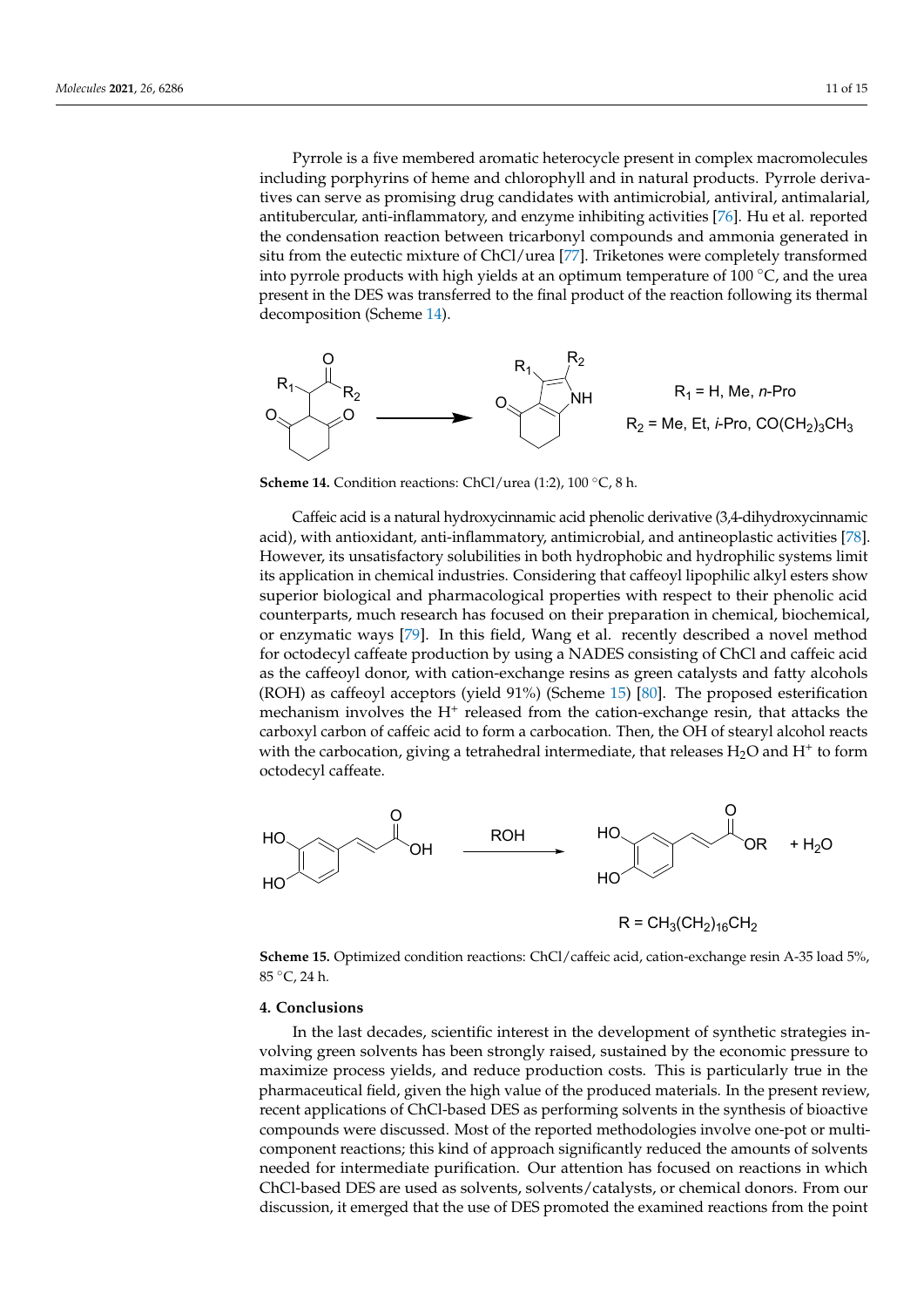of view of yields, reaction times, and purification of the products. Therefore, ChCl-based DES can be suggested as valuable media in the synthesis of pharmaceuticals.

**Author Contributions:** C.M. coordinated the literature survey and manuscript writing. R.A. contributed to searching and collecting the relevant literature and writing the body of the article. F.H. gave an expert opinion during the compilation and correction of the manuscript. All authors have read and agreed to the published version of the manuscript.

**Funding:** This research was funded by the University "G. d'Annunzio" of Chieti local grants.

**Institutional Review Board Statement:** Not applicable.

**Informed Consent Statement:** Not applicable.

**Data Availability Statement:** No data are reported.

**Conflicts of Interest:** The authors declare no conflict of interest.

#### **References**

- <span id="page-12-0"></span>1. Joshi, D.R.; Adhikari, N. An overview on common organic solvents and their toxicity. *J. Pharm. Res. Int.* **2019**, *28*, 1–18. [\[CrossRef\]](http://doi.org/10.9734/jpri/2019/v28i330203)
- <span id="page-12-1"></span>2. Clarke, C.J.; Tu, W.-C.; Levers, O.; Bröhl, A.; Hallett, J.P. Green and sustainable solvents in chemical processes. *Chem. Rev.* **2018**, *118*, 747–800. [\[CrossRef\]](http://doi.org/10.1021/acs.chemrev.7b00571) [\[PubMed\]](http://www.ncbi.nlm.nih.gov/pubmed/29300087)
- <span id="page-12-2"></span>3. Abbott, A.P.; Capper, G.; Davies, D.L.; Rasheed, R.K.; Tambyrajah, V. Novel solvent properties of choline chloride/urea mixtures. *Chem. Commun.* **2003**, *1*, 70–71. [\[CrossRef\]](http://doi.org/10.1039/b210714g) [\[PubMed\]](http://www.ncbi.nlm.nih.gov/pubmed/12610970)
- <span id="page-12-3"></span>4. Choi, Y.H.; van Spronsen, J.; Dai, Y.T.; Verberne, M.; Hollmann, F.; Arends, I.W.C.E.; Witkamp, G.J.; Verpoorte, R. Are natural deep eutectic solvents the missing link in understanding cellular metabolism and physiology? *Plant Physiol.* **2011**, *156*, 1701–1705. [\[CrossRef\]](http://doi.org/10.1104/pp.111.178426) [\[PubMed\]](http://www.ncbi.nlm.nih.gov/pubmed/21677097)
- <span id="page-12-4"></span>5. Kollau, L.J.B.M.; Vis, M.; van den Bruinhorst, A.; Esteves, A.C.C.; Tuinier, R. Quantification of the liquid window of deep eutectic solvents. *Chem. Commun.* **2018**, *54*, 13351–13354. [\[CrossRef\]](http://doi.org/10.1039/C8CC05815F) [\[PubMed\]](http://www.ncbi.nlm.nih.gov/pubmed/30417900)
- <span id="page-12-5"></span>6. Garcia, G.; Atilhan, M.; Aparicio, S. An approach for the rationalization of melting temperature for deep eutectic solvents from DFT. *Chem. Phys. Lett.* **2015**, *634*, 151–155. [\[CrossRef\]](http://doi.org/10.1016/j.cplett.2015.06.017)
- <span id="page-12-6"></span>7. D'Agostino, C.; Harris, R.C.; Abbott, A.P.; Gladden, L.F.; Mantle, M.D. Molecular motion and ion diffusion in choline chloride based deep eutectic solvents studied by 1H pulsed field gradient NMR spectroscopy. *Phys. Chem. Chem. Phys.* **2011**, *13*, 21383–21391. [\[CrossRef\]](http://doi.org/10.1039/c1cp22554e)
- <span id="page-12-7"></span>8. Abbott, A.P.; Capper, G.; Gray, S. Design of improved Deep Eutectic Solvents using hole theory. *ChemPhysChem* **2006**, *7*, 803–806. [\[CrossRef\]](http://doi.org/10.1002/cphc.200500489)
- <span id="page-12-8"></span>9. Smith, E.L.; Abbott, A.P.; Ryder, K.S. Deep eutectic solvents (DESs) and their applications. *Chem. Rev.* **2014**, *114*, 11060–11082. [\[CrossRef\]](http://doi.org/10.1021/cr300162p)
- <span id="page-12-9"></span>10. Abranches, D.O.; Martins, M.A.R.; Silva, L.P.; Schaeffer, N.; Pinho, S.P.; Coutinho, J.A.P. Phenolic hydrogen bond donors in the formation of non-ionic deep eutectic solvents: The quest for type V DES. *Chem. Commun.* **2019**, *55*, 10253–10256. [\[CrossRef\]](http://doi.org/10.1039/C9CC04846D)
- <span id="page-12-10"></span>11. Dai, Y.; Witkamp, G.-J.; Verpoorte, R.; Choi, Y.H. Natural deep eutectic solvents as a new extraction media for phenolic metabolites in *Carthamus tinctorius* L. *Anal. Chem.* **2013**, *85*, 6272–6278. [\[CrossRef\]](http://doi.org/10.1021/ac400432p) [\[PubMed\]](http://www.ncbi.nlm.nih.gov/pubmed/23710664)
- <span id="page-12-11"></span>12. Paiva, A.; Craveiro, R.; Aroso, I.; Martins, M.; Reis, R.L.; Duarte, A.R.C. Natural Deep Eutectic Solvents − Solvents for the 21st century. *ACS Sustain. Chem. Eng.* **2014**, *2*, 1063–1071. [\[CrossRef\]](http://doi.org/10.1021/sc500096j)
- 13. Liu, Y.; Friesen, J.B.; McAlpine, J.B.; Lankin, D.C.; Chen, S.-N.; Pauli, G.F. Natural Deep Eutectic Solvents: Properties, applications, and perspectives. *J. Nat. Prod.* **2018**, *81*, 679–690. [\[CrossRef\]](http://doi.org/10.1021/acs.jnatprod.7b00945) [\[PubMed\]](http://www.ncbi.nlm.nih.gov/pubmed/29513526)
- 14. Espino, M.; de los Ángeles Fernández, M.; Gomez, F.J.V.; Silva, M.F. Natural designer solvents for greening analytical chemistry. *Trends Analyt. Chem.* **2016**, *76*, 126–136. [\[CrossRef\]](http://doi.org/10.1016/j.trac.2015.11.006)
- <span id="page-12-12"></span>15. Gullón, P.; Gullón, B.; Romaní, A.; Rocchetti, G.; Lorenzo, J.M. Smart advanced solvents for bioactive compounds recovery from agri-food by-products: A review. *Trends Food Sci. Technol.* **2020**, *101*, 182–197. [\[CrossRef\]](http://doi.org/10.1016/j.tifs.2020.05.007)
- <span id="page-12-13"></span>16. Kovacs, A.; Neyts, E.C.; Cornet, I.; Wijnants, M.; Billen, P. Modeling the physicochemical properties of Natural Deep Eutectic Solvents. *ChemSusChem* **2020**, *13*, 3789–3804. [\[CrossRef\]](http://doi.org/10.1002/cssc.202000286) [\[PubMed\]](http://www.ncbi.nlm.nih.gov/pubmed/32378359)
- <span id="page-12-14"></span>17. de Morais, P.; Gonçalves, F.; Coutinho, J.A.P.; Ventura, S.P.M. Ecotoxicity of cholinium-based Deep Eutectic Solvents. *ACS Sustain. Chem. Eng.* **2015**, *3*, 3398–3404. [\[CrossRef\]](http://doi.org/10.1021/acssuschemeng.5b01124)
- <span id="page-12-15"></span>18. Torregrosa-Crespo, J.; Marset, X.; Guillena, G.; Ramón, D.J.; Martínez-Espinosa, R.M. New guidelines for testing "Deep eutectic solvents" toxicity and their effects on the environment and living beings. *Sci. Total Environ.* **2020**, *704*, 135382. [\[CrossRef\]](http://doi.org/10.1016/j.scitotenv.2019.135382) [\[PubMed\]](http://www.ncbi.nlm.nih.gov/pubmed/31812413)
- <span id="page-12-16"></span>19. Alonso, D.A.; Baeza, A.; Chinchilla, R.; Guillena, G.; Pastor, I.M.; Ramón, D.J. Deep Eutectic Solvents: The organic reaction medium of the century. *Eur. J. Org. Chem.* **2016**, *4*, 612–632. [\[CrossRef\]](http://doi.org/10.1002/ejoc.201501197)
- <span id="page-12-17"></span>20. Álvarez, M.S.; Zhang, Y. Sketching neoteric solvents for boosting drugs bioavailability. *J. Control. Release* **2019**, *311–312*, 225–232. [\[CrossRef\]](http://doi.org/10.1016/j.jconrel.2019.09.008)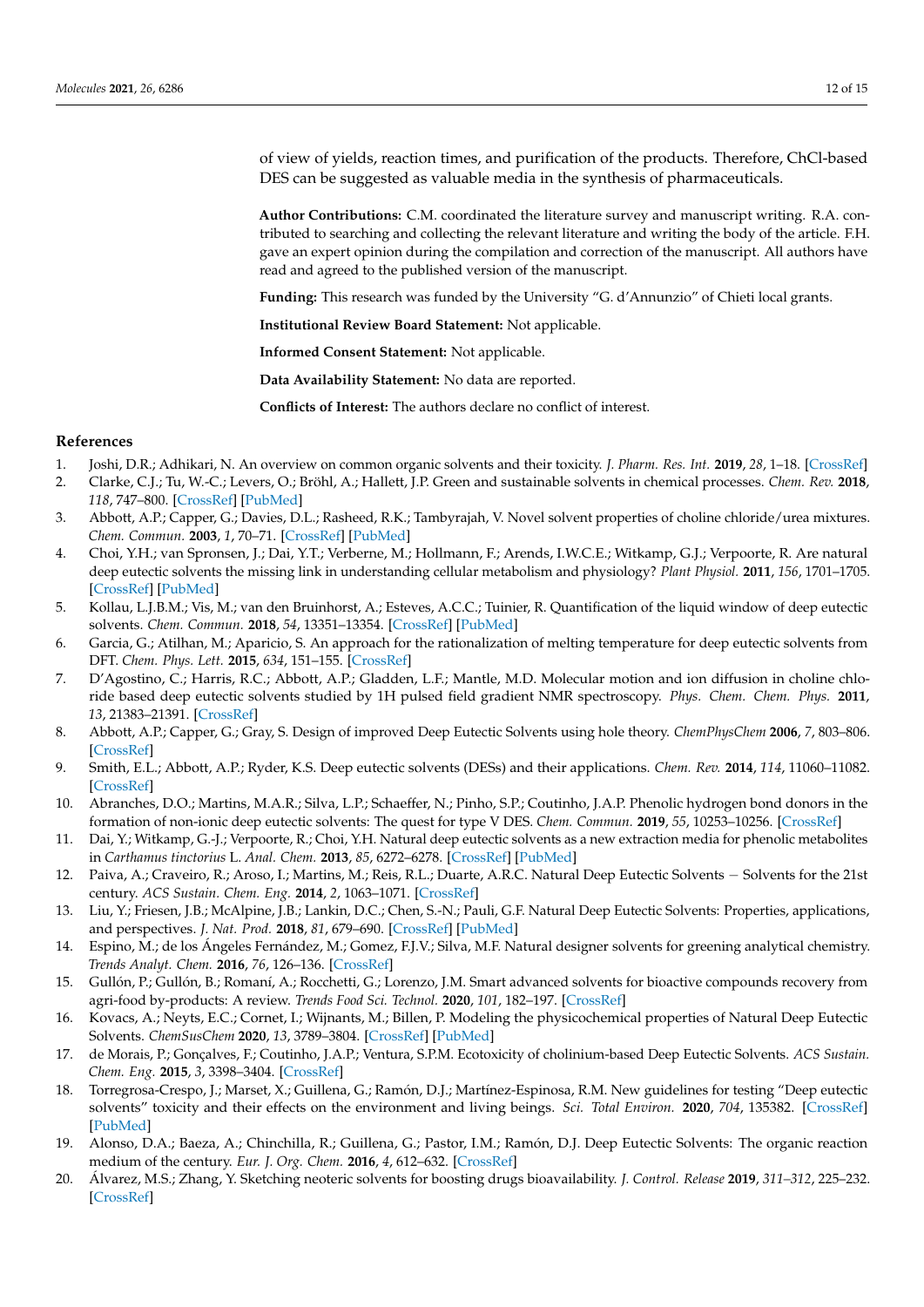- <span id="page-13-0"></span>21. Byrne, F.P.; Jin, S.; Paggiola, G.; Petchey, T.H.M.; Clark, J.H.; Farmer, T.J.; Hunt, A.J.; McElroy, C.R.; Sherwood, J. Tools and techniques for solvent selection: Green solvent selection guides. *Sustain. Chem. Process* **2016**, *4*, 7. [\[CrossRef\]](http://doi.org/10.1186/s40508-016-0051-z)
- <span id="page-13-1"></span>22. Longo, L.S., Jr.; Craveiro, M.V. Deep Eutectic Solvents as unconventional media for multicomponent reactions. *J. Braz. Chem. Soc.* **2018**, *29*, 1999–2025. [\[CrossRef\]](http://doi.org/10.21577/0103-5053.20180147)
- <span id="page-13-2"></span>23. Zeisel, S.H. A brief history of choline. *Ann. Nutr. Metab.* **2012**, *61*, 254–258. [\[CrossRef\]](http://doi.org/10.1159/000343120) [\[PubMed\]](http://www.ncbi.nlm.nih.gov/pubmed/23183298)
- <span id="page-13-3"></span>24. Radosevic, K.; Bubalo, M.C.; Srcek, V.G.; Grgas, D.; Dragicevic, T.L.; Redovnikovic, I.R. Evaluation of toxicity and biodegradability of choline chloride based deep eutectic solvents. *Ecotoxicol. Environ. Saf.* **2015**, *112*, 46–53. [\[CrossRef\]](http://doi.org/10.1016/j.ecoenv.2014.09.034) [\[PubMed\]](http://www.ncbi.nlm.nih.gov/pubmed/25463852)
- <span id="page-13-4"></span>25. Dai, Y.T.; Witkamp, G.J.; Verpoorte, R.; Choi, Y.H. Tailoring properties of natural deep eutectic solvents with water to facilitate their applications. *Food Chem.* **2015**, *187*, 14–19. [\[CrossRef\]](http://doi.org/10.1016/j.foodchem.2015.03.123)
- <span id="page-13-5"></span>26. Liu, X.; Fu, N.J.; Zhang, Q.G.; Cai, S.F.; Wang, Q.; Han, D.D.; Tang, B.K. Green tailoring with water of choline chloride deep eutectic solvents for the extraction of polyphenols from palm samples. *J. Chromatogr. Sci.* **2015**, *57*, 272–278. [\[CrossRef\]](http://doi.org/10.1093/chromsci/bmy099)
- <span id="page-13-6"></span>27. Francisco, M.; van den Bruinhorst, A.; Kroon, M.C. Low-Transition-Temperature Mixtures (LTTMs): A new generation of designer solvents. *Angew. Chem. Int. Ed.* **2013**, *52*, 3074–3085. [\[CrossRef\]](http://doi.org/10.1002/anie.201207548)
- <span id="page-13-7"></span>28. Wang, H.; Liu, S.; Zhao, Y.; Wang, J.; Yu, Z. Insights into the hydrogen bond interactions in Deep Eutectic Solvents composed of choline chloride and polyols. *ACS Sustain. Chem. Eng.* **2019**, *7*, 7760–7767. [\[CrossRef\]](http://doi.org/10.1021/acssuschemeng.8b06676)
- <span id="page-13-8"></span>29. Naseem, Z.; Shehzad, R.A.; Ihsan, A.; Iqbal, J.; Zahid, M.; Pervaiz, A.; Sarwari, G. Theoretical investigation of supramolecular hydrogen-bonded choline chloride-based deep eutectic solvents using density functional theory. *Chem. Phys. Lett.* **2021**, *769*, 138427. [\[CrossRef\]](http://doi.org/10.1016/j.cplett.2021.138427)
- <span id="page-13-9"></span>30. Maugeri, Z.; Domínguez deMaría, P. Novel choline chloride based deep eutectic solvents with renewable hydrogen bond donors: Levulinic acid and sugar-based polyols. *RSC Adv.* **2012**, *2*, 421–425. [\[CrossRef\]](http://doi.org/10.1039/C1RA00630D)
- <span id="page-13-10"></span>31. Perkins, S.L.; Painter, P.; Colina, C.M. Experimental and computational studies of choline chloride-based deep eutectic solvents. *J. Chem. Eng. Data* **2014**, *59*, 3652–3662. [\[CrossRef\]](http://doi.org/10.1021/je500520h)
- <span id="page-13-11"></span>32. Biernacki, K.; Souza, H.K.S.; Almeida, C.M.R.; Magalhães, A.L.; Gonçalves, M.P. Physicochemical properties of choline chloridebased Deep Eutectic Solvents with polyols: An experimental and theoretical investigation. *ACS Sustain. Chem. Eng.* **2020**, *8*, 18712–18728. [\[CrossRef\]](http://doi.org/10.1021/acssuschemeng.0c08288)
- <span id="page-13-12"></span>33. Ünlü, A.E.; Arıkaya, A.; Takaç, S. Use of deep eutectic solvents as catalyst: A mini-review. *Green Process Synth.* **2019**, *8*, 355–372. [\[CrossRef\]](http://doi.org/10.1515/gps-2019-0003)
- <span id="page-13-13"></span>34. Sun, H.; Li, Y.; Wu, X.; Li, G. Theoretical study on the structures and properties of mixtures of urea and choline chloride. *J. Mol. Model.* **2013**, *19*, 2433–2441. [\[CrossRef\]](http://doi.org/10.1007/s00894-013-1791-2) [\[PubMed\]](http://www.ncbi.nlm.nih.gov/pubmed/23435478)
- <span id="page-13-14"></span>35. Ashworth, C.R.; Matthews, R.P.; Welton, T.; Hunt, P.A. Doubly ionic hydrogen bond interactions within the choline chloride-urea deep eutectic solvent. *Phys. Chem. Chem. Phys.* **2016**, *18*, 18145–18160. [\[CrossRef\]](http://doi.org/10.1039/C6CP02815B) [\[PubMed\]](http://www.ncbi.nlm.nih.gov/pubmed/27328990)
- <span id="page-13-15"></span>36. Hammond, O.S.; Bowron, D.T.; Edler, K.J. Liquid structure of the choline chloride-urea deep eutectic solvent (reline) from neutron diffraction and atomistic modelling. *Green Chem.* **2016**, *18*, 2736–2744. [\[CrossRef\]](http://doi.org/10.1039/C5GC02914G)
- <span id="page-13-16"></span>37. Suo, L.; Borodin, O.; Sun, W.; Fan, X.; Yang, C.; Wang, F.; Gao, T.; Ma, Z.; Schroeder, M.; von Cresce, A.; et al. Advanced highvoltage aqueous lithium-ion battery enabled by "water-in-bisalt" electrolyte. *Angew. Chem. Int. Ed.* **2016**, *55*, 7136–7141. [\[CrossRef\]](http://doi.org/10.1002/anie.201602397) [\[PubMed\]](http://www.ncbi.nlm.nih.gov/pubmed/27120336)
- <span id="page-13-17"></span>38. Triolo, A.; Lo Celso, F.; Brehm, M.; Di Lisio, V.; Russina, O. Liquid structure of a choline chloride-water natural deep eutectic solvent: A molecular dynamics characterization. *J. Mol. Liq.* **2021**, *331*, 115750. [\[CrossRef\]](http://doi.org/10.1016/j.molliq.2021.115750)
- <span id="page-13-18"></span>39. Cicci, A.; Sed, G.; Bravi, M. Potential of choline chloride—based Natural Deep Eutectic Solvents (NaDES) in the extraction of microalgal metabolites. *Chem. Eng. Trans.* **2017**, *57*, 61–66.
- <span id="page-13-19"></span>40. Mannu, A.; Cardano, F.; Fin, A.; Baldino, S.; Prandi, C. Choline chloride-based ternary deep band gap systems. *J. Mol. Liq.* **2021**, *330*, 115717. [\[CrossRef\]](http://doi.org/10.1016/j.molliq.2021.115717)
- <span id="page-13-20"></span>41. Nirwan, S.; Chahal, V.; Kakkar, R. Thiazolidinones: Synthesis, reactivity, and their biological applications. *J. Heterocycl. Chem.* **2019**, *56*, 1239–1253. [\[CrossRef\]](http://doi.org/10.1002/jhet.3514)
- <span id="page-13-21"></span>42. Ashraf, S.; Saeed, A.; Moon, S.-H.; Flörke, U.; Kim, S.H.; Ashraf, Z.; Yaseen, M.; Muhammad, L. Design, synthesis and biological evaluation of 2-(naphthoyl) iminothiazolidin-4-ones as potential anticancer agents. *ChemistrySelect* **2020**, *5*, 3965–3970. [\[CrossRef\]](http://doi.org/10.1002/slct.202000579)
- <span id="page-13-22"></span>43. Mobinikhaledi, A.; Amiri, A.K. Natural eutectic salts catalyzed one-pot synthesis of 5-arylidene-2-imino-4-thiazolidinones. *Res. Chem. Intermed.* **2013**, *39*, 1491–1498. [\[CrossRef\]](http://doi.org/10.1007/s11164-012-0707-6)
- <span id="page-13-23"></span>44. Shiri, M.; Zolfigol, M.A.; Kruger, H.G.; Tanbakouchian, Z. Bis- and trisindolylmethanes (BIMs and TIMs). *Chem. Rev.* **2010**, *110*, 2250–2293. [\[CrossRef\]](http://doi.org/10.1021/cr900195a) [\[PubMed\]](http://www.ncbi.nlm.nih.gov/pubmed/20041637)
- <span id="page-13-24"></span>45. Vanderlaag, K.; Su, Y.; Frankel, A.E.; Grage, H.; Smith, R., 3rd; Khan, S.; Safe, S. 1,1-Bis(3'-indolyl)-1-(p-substituted phenyl)methanes inhibit proliferation of estrogen receptor-negative breast cancer cells by activation of multiple pathways. *Breast Cancer Res. Treat.* **2008**, *109*, 273–283. [\[CrossRef\]](http://doi.org/10.1007/s10549-007-9648-y)
- <span id="page-13-25"></span>46. Singh, A.; Kaur, G.; Bubun Banerjee, B. Recent developments on the synthesis of biologically significant bis/tris(indolyl)methanes under various reaction conditions: A review. *Curr. Org. Chem.* **2020**, *24*, 583–621. [\[CrossRef\]](http://doi.org/10.2174/1385272824666200228092752)
- <span id="page-13-26"></span>47. Grosso, C.; Brigas, A.; de los Santos, J.M.; Palacios, F.; Lemos, A.; Pinho e Melo, T.M.V.D. Natural deep eutectic solvents in the hetero-Diels–Alder approach to bis(indolyl)methanes. *Bioorg. Med. Chem.* **2017**, *25*, 1122–1131. [\[CrossRef\]](http://doi.org/10.1016/j.bmc.2016.12.028)
- <span id="page-13-27"></span>48. Broggini, G.; Borsini, E.; Piarulli, U. *Science of Synthesis, Cross Coupling and Heck-Type Reactions*; Molander, G.A., Wolfe, J.P., Larhed, M., Eds.; Thieme: Stuttgart, Germany, 2013; Volume 3, pp. 521–583.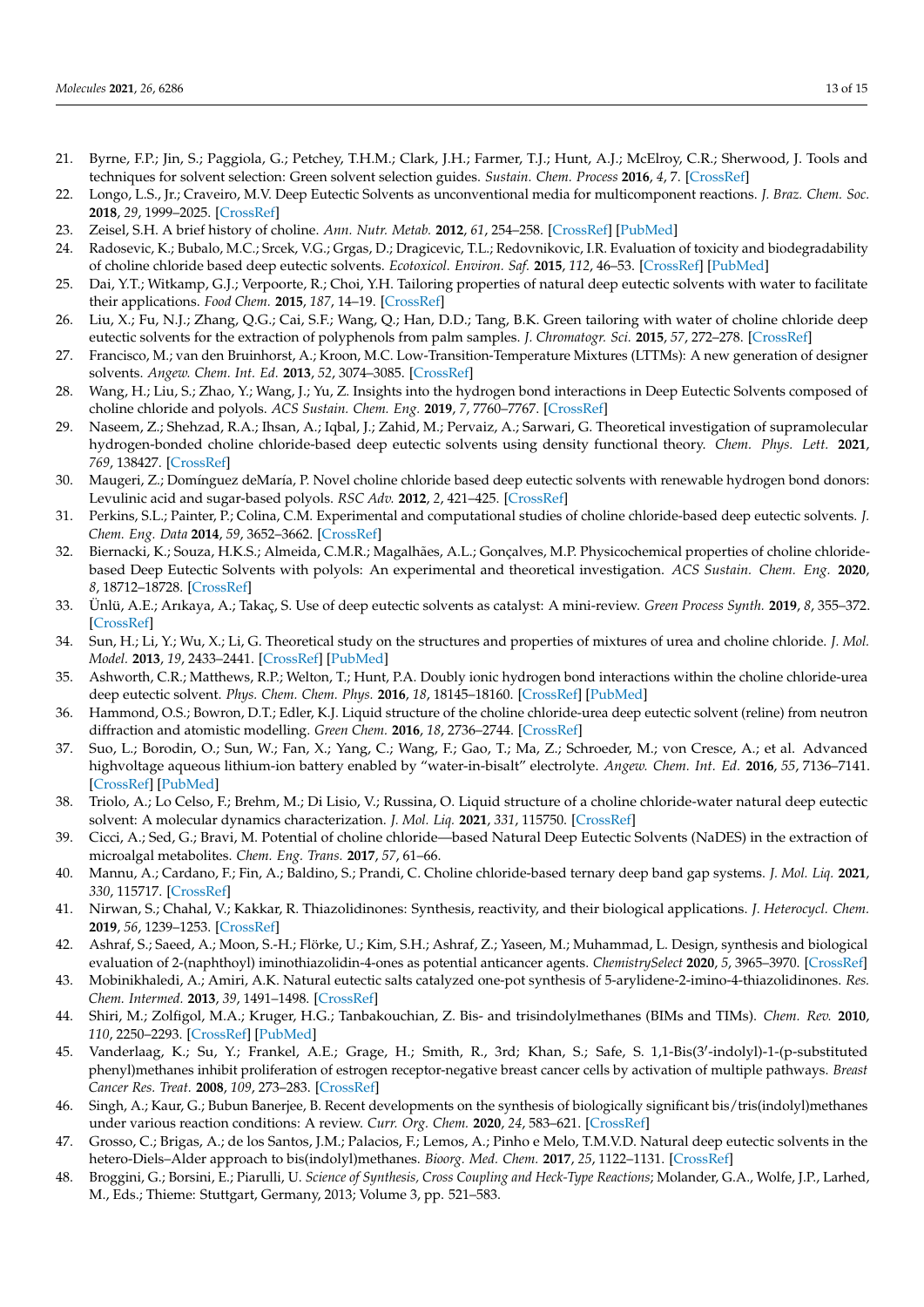- <span id="page-14-0"></span>49. Khose, V.N.; John, M.E.; Pandey, A.D.; Karnik, A.V. Chiral benzimidazoles and their applications in stereodiscrimination processes. *Tetrahedron Asymmetry* **2017**, *28*, 1233–1289. [\[CrossRef\]](http://doi.org/10.1016/j.tetasy.2017.09.001)
- <span id="page-14-1"></span>50. Ñíguez, D.R.; Khazaeli, P.; Alonso, D.A.; Guillena, G. Deep eutectic mixtures as reaction media for the enantioselective organocatalyzed-amination of 1,3-dicarbonyl compounds. *Catalysts* **2018**, *8*, 217. [\[CrossRef\]](http://doi.org/10.3390/catal8050217)
- <span id="page-14-2"></span>51. Xu, Y.-X.; Wang, H.; Li, X.-K.; Dong, S.-N.; Liu, W.-W.; Gong, Q.; Wang, T.-D.-Y.; Tang, Y.; Zhu, J.; Li, J.; et al. Discovery of novel propargylamine-modified 4-aminoalkyl imidazole substituted pyrimidinylthiourea derivatives as multifunctional agents for the treatment of Alzheimer's disease. *Eur. J. Med. Chem.* **2018**, *143*, 33–47. [\[CrossRef\]](http://doi.org/10.1016/j.ejmech.2017.08.025)
- <span id="page-14-3"></span>52. Yogev-Falach, M.; Amit, T.; Bar-Am, O.; Youdim, M.B.H. The importance of propargylamine moiety in the anti-Parkinson drug rasagiline and its derivatives in MAPK-dependent amyloid precursor protein processing. *FASEB J.* **2003**, *17*, 2325–2327. [\[CrossRef\]](http://doi.org/10.1096/fj.03-0078fje)
- <span id="page-14-4"></span>53. Lauder, K.; Toscani, A.; Scalacci, N.; Castagnolo, D. Synthesis and reactivity of propargylamines in organic chemistry. *Chem. Rev.* **2017**, *117*, 14091–14200. [\[CrossRef\]](http://doi.org/10.1021/acs.chemrev.7b00343)
- <span id="page-14-5"></span>54. Abtahi, B.; Tavakol, H. Choline chloride-urea deep eutectic solvent as an efficient media for the synthesis of propargylamines via organocuprate intermediate. *Appl. Organomet. Chem.* **2020**, *34*, e5895. [\[CrossRef\]](http://doi.org/10.1002/aoc.5895)
- <span id="page-14-6"></span>55. Matralis, A.N.; Katselou, M.G.; Nikitakis, A.; Kourounakis, A.P. Novel benzoxazine and benzothiazine derivatives as multifunctional antihyperlipidemic agents. *J. Med. Chem.* **2011**, *54*, 5583–5591. [\[CrossRef\]](http://doi.org/10.1021/jm200763k) [\[PubMed\]](http://www.ncbi.nlm.nih.gov/pubmed/21702499)
- <span id="page-14-7"></span>56. Andrea Minigher, A.; Elena Benedetti, E.; De Giacomo, O.; Campaner, P.; Aroulmoji, V. Synthesis and characterization of novel cardanol based benzoxazines. *Nat. Prod. Commun.* **2009**, *4*, 521–528.
- <span id="page-14-8"></span>57. Behalo, M.S.; Bloise, E.; Mele, G.; Salomone, A.; Messa, F.; Carbone, L.; Mazzetto, S.E.; Lomonaco, D. Bio-based benzoxazines synthesized in a deep eutectic solvent: A greener approach toward vesicular nanosystems. *J. Heterocycl. Chem.* **2020**, *57*, 768–773. [\[CrossRef\]](http://doi.org/10.1002/jhet.3818)
- <span id="page-14-9"></span>58. Günther, A.; Pełech, R. Bio-active pyridinium salts: A mini-review on properties and selected reactions. *Mini-Rev. Org. Chem.* **2019**, *16*, 610–616. [\[CrossRef\]](http://doi.org/10.2174/1570193X16666181228102304)
- <span id="page-14-10"></span>59. Smith, M.B.; March, J. *March's Advanced Organic Chemistry*; Wiley: Hoboken, NJ, USA, 2001.
- <span id="page-14-11"></span>60. Bušić, V.; Roca, S.; Vikić-Topić, D.; Vrandečić, K.; Ćosić, J.; Molnar, M.; Gašo-Sokač, D. Eco-friendly quaternization of nicotinamide and 2-bromoacetophenones in deep eutectic solvents. Antifungal activity of the products. *Environ. Chem. Lett.* **2020**, *18*, 889–894. [\[CrossRef\]](http://doi.org/10.1007/s10311-020-00973-3)
- <span id="page-14-12"></span>61. Popova, A.; Bondarenko, S.P.; Frasinyuk, M.S. Aurones: Synthesis and properties. *Chem. Heterocycl. Comp.* **2019**, *55*, 285–299. [\[CrossRef\]](http://doi.org/10.1007/s10593-019-02457-x)
- <span id="page-14-13"></span>62. Hawkins, I.; Handy, S.T. Synthesis of aurones under neutral conditions using a deep eutectic solvent. *Tetrahedron* **2013**, *69*, 9200–9204. [\[CrossRef\]](http://doi.org/10.1016/j.tet.2013.08.060)
- <span id="page-14-14"></span>63. Dlugosz, A.; Janecka, A. Novobiocin analogs as potential anticancer agents. *Mini Rev. Med. Chem.* **2017**, *17*, 728–733. [\[CrossRef\]](http://doi.org/10.2174/1389557516666161223155525)
- <span id="page-14-15"></span>64. Zamani, P.; Khosropour, A.R. A combination of natural deep eutectic solvents and microflow technology: A sustainable innovation for the tandem synthesis of 3-aminohexahydrocoumarins. *Green Chem.* **2016**, *18*, 6450–6455. [\[CrossRef\]](http://doi.org/10.1039/C6GC02642G)
- <span id="page-14-16"></span>65. Conti, M. Cyclopentenone: A special moiety for anticancer drug design. *Anticancer Drugs* **2006**, *17*, 1017–1022. [\[CrossRef\]](http://doi.org/10.1097/01.cad.0000231471.54288.00)
- <span id="page-14-17"></span>66. Procopio, A.; Costanzo, P.; Curini, M.; Nardi, M.; Oliverio, M.; Sindona, G. Erbium(III) chloride in ethyl lactate as a smart ecofriendly system for efficient and rapid stereoselective synthesis of trans-4,5-diaminocyclopent-2-enones. *ACS Sustain. Chem. Eng.* **2013**, *1*, 541–544. [\[CrossRef\]](http://doi.org/10.1021/sc4000219)
- <span id="page-14-18"></span>67. Di Gioia, M.L.; Nardi, M.; Costanzo, P.; De Nino, A.; Maiuolo, L.; Oliverio, M.; Procopio, A. Biorenewable Deep Eutectic Solvent for selective and scalable conversion of furfural into cyclopentenone derivatives. *Molecules* **2018**, *23*, 1891. [\[CrossRef\]](http://doi.org/10.3390/molecules23081891)
- <span id="page-14-19"></span>68. Bora, D.; Kaushal, A.; Shankaraiah, N. Anticancer potential of spirocompounds in medicinal chemistry: A pentennial expedition. *Eur. J. Med. Chem.* **2021**, *215*, 113263. [\[CrossRef\]](http://doi.org/10.1016/j.ejmech.2021.113263)
- <span id="page-14-20"></span>69. Eldehna, W.M.; EL-Naggar, D.H.; Hamed, A.R.; Ibrahim, H.S.; Ghabbour, H.A.; Abdel-Aziz, H.A. One-pot three-component synthesis of novel spirooxindoles with potential cytotoxic activity against triple-negative breast cancer MDA-MB-231 cells. *J. Enzyme Inhib. Med. Chem.* **2018**, *33*, 309–318. [\[CrossRef\]](http://doi.org/10.1080/14756366.2017.1417276) [\[PubMed\]](http://www.ncbi.nlm.nih.gov/pubmed/29281924)
- <span id="page-14-21"></span>70. Zhang, W.-H.; Chen, M.-N.; Hao, Y.; Jiang, X.; Zhou, X.-L.; Zhang, Z.-H. Choline chloride and lactic acid: A natural deep eutectic solvent for onepot rapid construction of spiro[indoline-3,4'-pyrazolo[3,4-b]pyridines]. *J. Mol. Liq.* 2019, 278, 124-129. [\[CrossRef\]](http://doi.org/10.1016/j.molliq.2019.01.065)
- <span id="page-14-22"></span>71. Lin, R.; Chiu, G.; Yu, Y.; Connolly, P.J.; Li, S.; Lu, Y.; Adams, M.; Fuentes-Pesquera, A.R.; Emanuel, S.L.; Greenberger, L.M. Design, synthesis, and evaluation of 3,4-disubstituted pyrazole analogues as anti-tumor CDK inhibitors. *Bioorg. Med. Chem. Lett.* **2007**, *17*, 4557–4561. [\[CrossRef\]](http://doi.org/10.1016/j.bmcl.2007.05.092)
- <span id="page-14-23"></span>72. Kalla, R.M.N.; Kim, I. Highly efficient synthesis of pyrazolylphosphonate derivatives in biocompatible deep eutectic solvent. *Mol. Catal.* **2019**, *473*, 110396. [\[CrossRef\]](http://doi.org/10.1016/j.mcat.2019.110396)
- <span id="page-14-24"></span>73. Singh, R.; Saini, M.R.; Bhardwaj, D.; Singh, A. An expedient synthesis of new iminothiazolidinone grafted dispiropyrrolidineoxindole/indeno hybrids via a multicomponent [3+2] cycloaddition reaction in a deep eutectic solvent. *New J. Chem.* **2020**, *44*, 7923–7931. [\[CrossRef\]](http://doi.org/10.1039/D0NJ00801J)
- <span id="page-14-25"></span>74. del Monte, F.; Carriazo, D.; Serrano, M.C.; Gutiérrez, M.C.; Ferrer, M.L. Deep eutectic solvents in polymerizations: A greener alternative to conventional syntheses. *ChemSusChem* **2014**, *7*, 999–1009. [\[CrossRef\]](http://doi.org/10.1002/cssc.201300864) [\[PubMed\]](http://www.ncbi.nlm.nih.gov/pubmed/24376090)
- <span id="page-14-26"></span>75. Pradeepkumar, P.; Elgorban, A.M.; Bahkali, A.H.; Rajan, M. Natural solvent-assisted synthesis of amphiphilic co-polymeric nanomicelles for prolonged release of camptothecin delivery. *New J. Chem.* **2018**, *42*, 10366–10375. [\[CrossRef\]](http://doi.org/10.1039/C8NJ00901E)